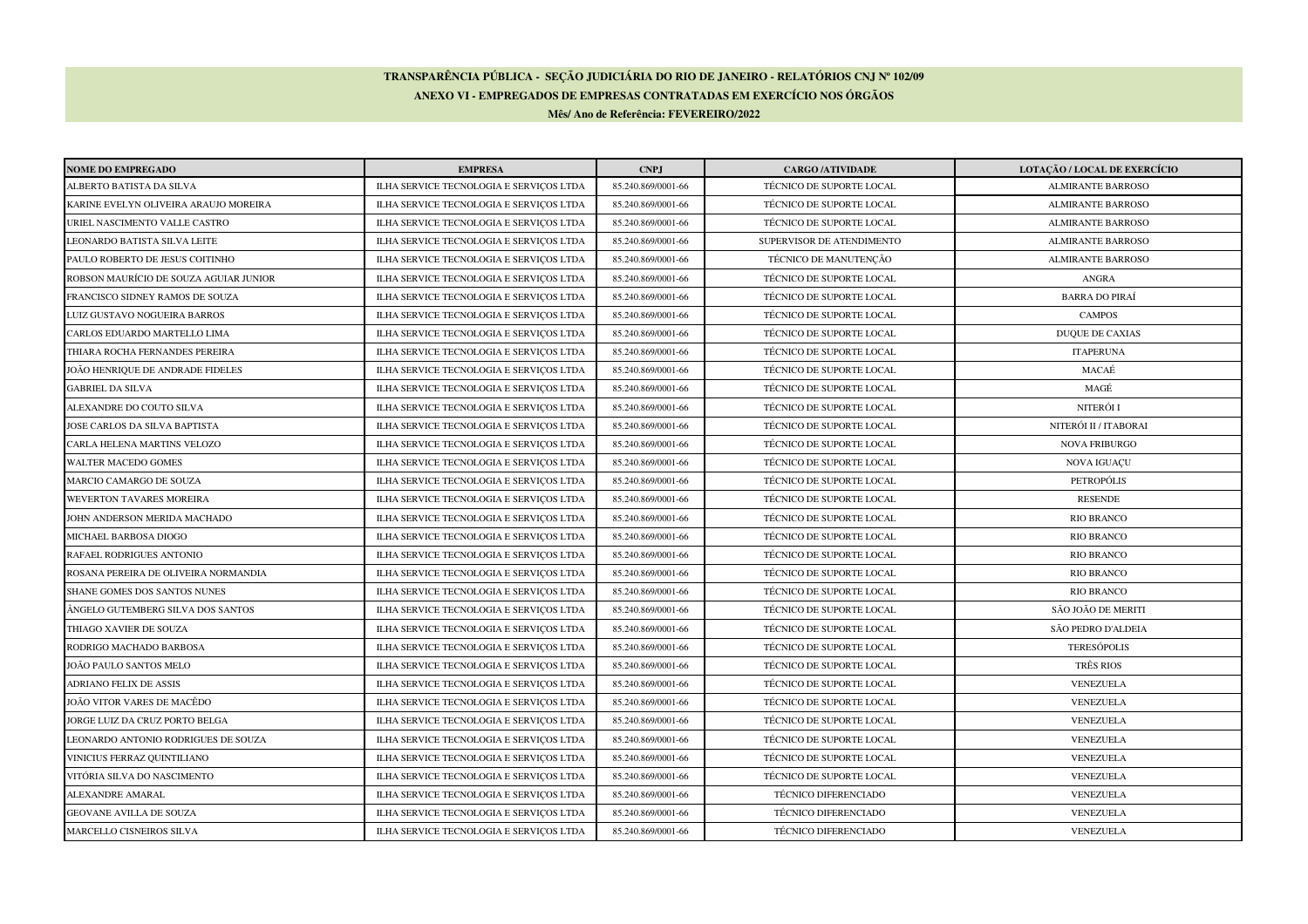| ANDRE DAMASCENO                     | ILHA SERVICE TECNOLOGIA E SERVIÇOS LTDA | 85.240.869/0001-66 | TÉCNICO DE SUPORTE LOCAL | VOLTA REDONDA         |
|-------------------------------------|-----------------------------------------|--------------------|--------------------------|-----------------------|
| ADILSON RODRIGO DA ROCHA            | GUARD ANGEL VIGILÂNCIA EIRELI           | 00.809.803/0001-91 | <b>VIGILANTE</b>         | A. BARROSO            |
| ANA CRISTINA DE OLIVEIRA FERREIRA   | GUARD ANGEL VIGILÂNCIA EIRELI           | 00.809.803/0001-91 | <b>VIGILANTE</b>         | A. BARROSO            |
| EDILSON FERREIRA DA SILVA           | GUARD ANGEL VIGILÂNCIA EIRELI           | 00.809.803/0001-91 | <b>VIGILANTE</b>         | A. BARROSO            |
| LEONARDO ALVES CANDIDO              | GUARD ANGEL VIGILÂNCIA EIRELI           | 00.809.803/0001-91 | <b>VIGILANTE</b>         | A. BARROSO            |
| MARCOS PAULO SILVA DE OLIVEIRA      | GUARD ANGEL VIGILÂNCIA EIRELI           | 00.809.803/0001-91 | <b>VIGILANTE</b>         | A. BARROSO            |
| MAX LEANDRO ARANTES DA SILVA        | GUARD ANGEL VIGILÂNCIA EIRELI           | 00.809.803/0001-91 | <b>VIGILANTE</b>         | A. BARROSO            |
| MICHEL GOMES DA SILVA               | GUARD ANGEL VIGILÂNCIA EIRELI           | 00.809.803/0001-91 | <b>VIGILANTE</b>         | A. BARROSO            |
| PATRICK CARVALHO BARROS DE OLIVEIRA | GUARD ANGEL VIGILÂNCIA EIRELI           | 00.809.803/0001-91 | <b>VIGILANTE</b>         | A. BARROSO            |
| ANDERSON ANTONIO JANUÁRIO           | GUARD ANGEL VIGILÂNCIA EIRELI           | 00.809.803/0001-91 | <b>VIGILANTE</b>         | ALMOXARIFADO EQUADOR  |
| ANTONIO DE SOUZA PEREIRA FILHO      | GUARD ANGEL VIGILÂNCIA EIRELI           | 00.809.803/0001-91 | <b>VIGILANTE</b>         | ALMOXARIFADO EQUADOR  |
| <b>DANIEL CRUZ</b>                  | GUARD ANGEL VIGILÂNCIA EIRELI           | 00.809.803/0001-91 | <b>VIGILANTE</b>         | ALMOXARIFADO EQUADOR  |
| DIEGO DE SOUZA FERREIRA             | GUARD ANGEL VIGILÂNCIA EIRELI           | 00.809.803/0001-91 | <b>VIGILANTE</b>         | ALMOXARIFADO EQUADOR  |
| <b>EVANDRO RODRIGUES</b>            | GUARD ANGEL VIGILÂNCIA EIRELI           | 00.809.803/0001-91 | <b>VIGILANTE</b>         | ALMOXARIFADO EQUADOR  |
| EZEQUIEL DA SILVA COSTINHA          | GUARD ANGEL VIGILÂNCIA EIRELI           | 00.809.803/0001-91 | <b>VIGILANTE</b>         | ALMOXARIFADO EQUADOR  |
| <b>JORGE SILVA</b>                  | GUARD ANGEL VIGILÂNCIA EIRELI           | 00.809.803/0001-91 | <b>VIGILANTE</b>         | ALMOXARIFADO EQUADOR  |
| MOZART DOS SANTOS NOBLAT ALVES      | GUARD ANGEL VIGILÂNCIA EIRELI           | 00.809.803/0001-91 | <b>VIGILANTE</b>         | ALMOXARIFADO EQUADOR  |
| ROBSON FÉLIX DE ARAÚJO DA SILVA     | GUARD ANGEL VIGILÂNCIA EIRELI           | 00.809.803/0001-91 | <b>VIGILANTE</b>         | ALMOXARIFADO EQUADOR  |
| RODRIGO VARELA DE MACEDO            | GUARD ANGEL VIGILÂNCIA EIRELI           | 00.809.803/0001-91 | <b>VIGILANTE</b>         | ALMOXARIFADO EQUADOR  |
| VILMAR CARDOSO VILHENA              | GUARD ANGEL VIGILÂNCIA EIRELI           | 00.809.803/0001-91 | <b>VIGILANTE</b>         | ALMOXARIFADO EQUADOR  |
| VINICIUS MARTINS DA COSTA           | GUARD ANGEL VIGILÂNCIA EIRELI           | 00.809.803/0001-91 | <b>VIGILANTE</b>         | ALMOXARIFADO EQUADOR  |
| CLÉBER DIAS DE AZEVEDO              | GUARD ANGEL VIGILÂNCIA EIRELI           | 00.809.803/0001-91 | <b>VIGILANTE</b>         | <b>ANGRA DOS REIS</b> |
| MAURO SÉRGIO SOUSA RODRIGUES        | GUARD ANGEL VIGILÂNCIA EIRELI           | 00.809.803/0001-91 | <b>VIGILANTE</b>         | <b>ANGRA DOS REIS</b> |
| OZEIAS DIAS DA SILVA                | GUARD ANGEL VIGILÂNCIA EIRELI           | 00.809.803/0001-91 | <b>VIGILANTE</b>         | <b>ANGRA DOS REIS</b> |
| OZIMAR BAIENSE DA SILVA RODRIGUES   | GUARD ANGEL VIGILÂNCIA EIRELI           | 00.809.803/0001-91 | <b>VIGILANTE</b>         | <b>ANGRA DOS REIS</b> |
| SALOMÃO ROGÉRIO CARDOSO DA SILVA    | GUARD ANGEL VIGILÂNCIA EIRELI           | 00.809.803/0001-91 | <b>VIGILANTE</b>         | <b>ANGRA DOS REIS</b> |
| JOÃO SALVADOR DA SILVA              | GUARD ANGEL VIGILÂNCIA EIRELI           | 00.809.803/0001-91 | <b>VIGILANTE</b>         | ARQUIVO SÃO CRISTÓVÃO |
| <b>MARCELO SILVA ESTEVES</b>        | GUARD ANGEL VIGILÂNCIA EIRELI           | 00.809.803/0001-91 | VIGILANTE                | ARQUIVO SÃO CRISTÓVÃO |
| MARCELO SOUSA BRAGA                 | GUARD ANGEL VIGILÂNCIA EIRELI           | 00.809.803/0001-91 | <b>VIGILANTE</b>         | ARQUIVO SÃO CRISTÓVÃO |
| MARCOS TENÓRIO CAVALCANTE           | GUARD ANGEL VIGILÂNCIA EIRELI           | 00.809.803/0001-91 | <b>VIGILANTE</b>         | ARQUIVO SÃO CRISTÓVÃO |
| MAURO MARTINS F. DA SILVA           | GUARD ANGEL VIGILÂNCIA EIRELI           | 00.809.803/0001-91 | <b>VIGILANTE</b>         | ARQUIVO SÃO CRISTÓVÃO |
| RAFAEL ALVES ANTUNES                | GUARD ANGEL VIGILÂNCIA EIRELI           | 00.809.803/0001-91 | <b>VIGILANTE</b>         | ARQUIVO SÃO CRISTÓVÃO |
| RAFAEL PEREIRA DE SOUTO             | GUARD ANGEL VIGILÂNCIA EIRELI           | 00.809.803/0001-91 | <b>VIGILANTE</b>         | ARQUIVO SÃO CRISTÓVÃO |
| TÉRCIO LUIS DE OLIVEIRA             | GUARD ANGEL VIGILÂNCIA EIRELI           | 00.809.803/0001-91 | <b>VIGILANTE</b>         | ARQUIVO SÃO CRISTÓVÃO |
| ANTONIO CARLOS F.DE ARAUJO          | GUARD ANGEL VIGILÂNCIA EIRELI           | 00.809.803/0001-91 | <b>VIGILANTE</b>         | SEDE RIO BRANCO       |
| CARLOS ALBERTO LEAL MATTOS          | GUARD ANGEL VIGILÂNCIA EIRELI           | 00.809.803/0001-91 | <b>VIGILANTE</b>         | SEDE RIO BRANCO       |
| CARLOS EUGÊNIO ABRAHÃO              | GUARD ANGEL VIGILÂNCIA EIRELI           | 00.809.803/0001-91 | <b>VIGILANTE</b>         | SEDE RIO BRANCO       |
| CLAUDIO MAGNO DOS SANTOS            | GUARD ANGEL VIGILÂNCIA EIRELI           | 00.809.803/0001-91 | <b>VIGILANTE</b>         | SEDE RIO BRANCO       |
| DANIEL FERNANDO HENRIQUE ALVES      | GUARD ANGEL VIGILÂNCIA EIRELI           | 00.809.803/0001-91 | <b>VIGILANTE</b>         | SEDE RIO BRANCO       |
| <b>EVANILDO ALVES DOS SANTOS</b>    | GUARD ANGEL VIGILÂNCIA EIRELI           | 00.809.803/0001-91 | <b>VIGILANTE</b>         | SEDE RIO BRANCO       |
| FERNANDO DE LIMA FARIAS             | GUARD ANGEL VIGILÂNCIA EIRELI           | 00.809.803/0001-91 | <b>VIGILANTE</b>         | SEDE RIO BRANCO       |
| FRANCINETE A DOS S NASCIMENTO       | GUARD ANGEL VIGILÂNCIA EIRELI           | 00.809.803/0001-91 | <b>VIGILANTE</b>         | SEDE RIO BRANCO       |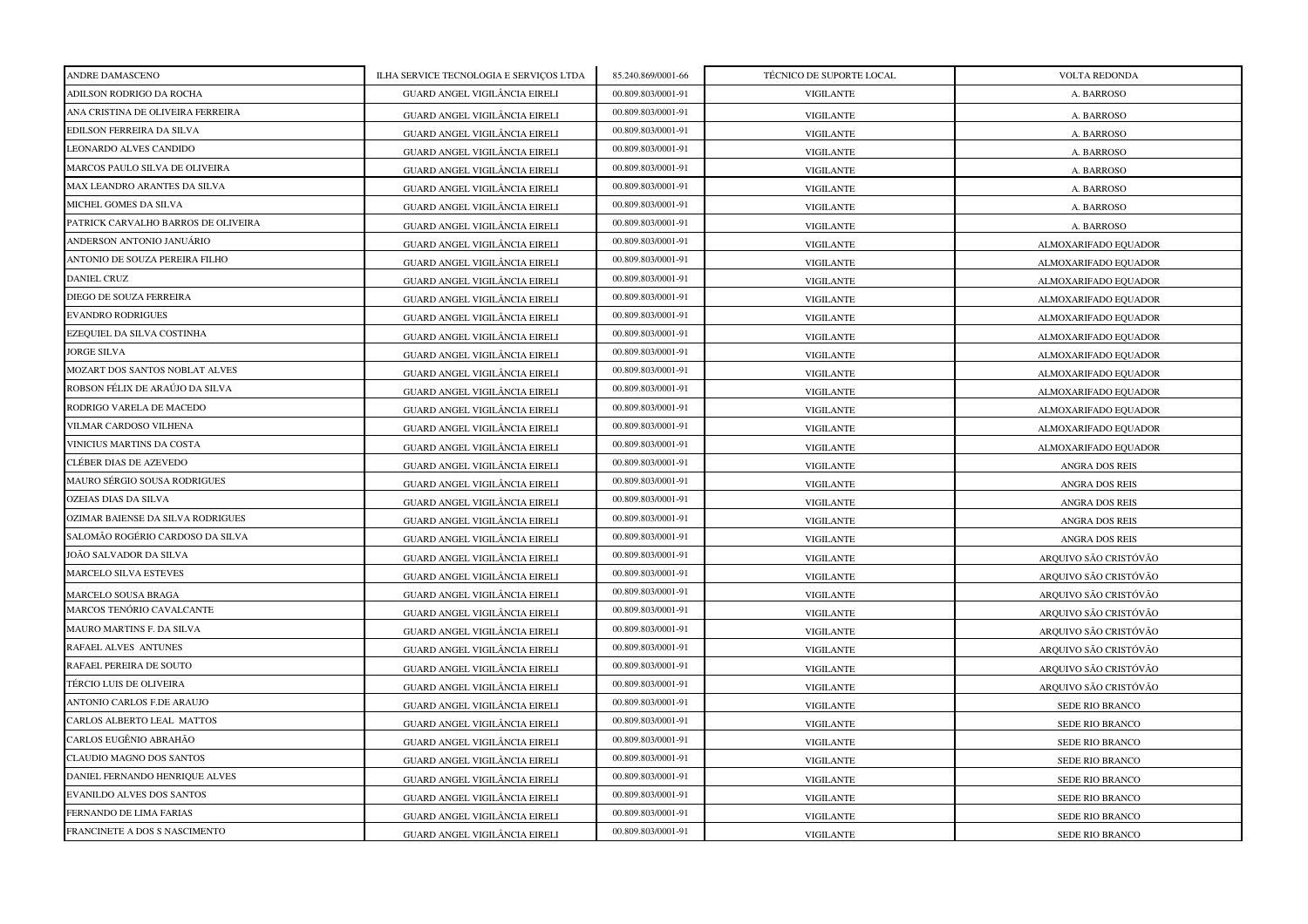| FRANCIS NEY AMARAL PIRES         |                               | 00.809.803/0001-91 |                  |                                   |
|----------------------------------|-------------------------------|--------------------|------------------|-----------------------------------|
| GERALDO JOSÉ CIQUEIRA FILHO      | GUARD ANGEL VIGILÂNCIA EIRELI | 00.809.803/0001-91 | <b>VIGILANTE</b> | SEDE RIO BRANCO                   |
| JOÃO PIERRE COSTA SIMEÃO         | GUARD ANGEL VIGILÂNCIA EIRELI | 00.809.803/0001-91 | <b>VIGILANTE</b> | SEDE RIO BRANCO                   |
| JOHN DUARTE FERREIRA             | GUARD ANGEL VIGILÂNCIA EIRELI | 00.809.803/0001-91 | <b>VIGILANTE</b> | SEDE RIO BRANCO                   |
|                                  | GUARD ANGEL VIGILÂNCIA EIRELI |                    | <b>VIGILANTE</b> | SEDE RIO BRANCO                   |
| JOSÉ ROBERTO DOS SANTOS LIMA     | GUARD ANGEL VIGILÂNCIA EIRELI | 00.809.803/0001-91 | <b>VIGILANTE</b> | SEDE RIO BRANCO                   |
| LUAN BATISTA FLORENTINO          | GUARD ANGEL VIGILÂNCIA EIRELI | 00.809.803/0001-91 | <b>VIGILANTE</b> | SEDE RIO BRANCO                   |
| MARCELA DE SOUZA DE OLIVEIRA     | GUARD ANGEL VIGILÂNCIA EIRELI | 00.809.803/0001-91 | <b>VIGILANTE</b> | SEDE RIO BRANCO                   |
| <b>OSCAR LUIZ VIEIRA</b>         | GUARD ANGEL VIGILÂNCIA EIRELI | 00.809.803/0001-91 | <b>VIGILANTE</b> | SEDE RIO BRANCO                   |
| RONALDO AUGUSTO FERREIRA         | GUARD ANGEL VIGILÂNCIA EIRELI | 00.809.803/0001-91 | <b>VIGILANTE</b> | SEDE RIO BRANCO                   |
| SEBASTIÃO TAVARES DE OLIVEIRA    | GUARD ANGEL VIGILÂNCIA EIRELI | 00.809.803/0001-91 | <b>VIGILANTE</b> | SEDE RIO BRANCO                   |
| SERGIO RODRIGUES BERTO           | GUARD ANGEL VIGILÂNCIA EIRELI | 00.809.803/0001-91 | <b>VIGILANTE</b> | SEDE RIO BRANCO                   |
| WELLINGTON CLEYTON DE OLIVEIRA   | GUARD ANGEL VIGILÂNCIA EIRELI | 00.809.803/0001-91 | <b>VIGILANTE</b> | SEDE RIO BRANCO                   |
| <b>WILLIAN ROSA</b>              | GUARD ANGEL VIGILÂNCIA EIRELI | 00.809.803/0001-91 | <b>VIGILANTE</b> | SEDE RIO BRANCO                   |
| EVANDRO DA SILVA COELHO          | GUARD ANGEL VIGILÂNCIA EIRELI | 00.809.803/0001-91 | <b>VIGILANTE</b> | SUBSEÇÃO DE BARRA DO PIRAÍ        |
| JOÃO LUIZ DA SILVA NASCIMENTO    | GUARD ANGEL VIGILÂNCIA EIRELI | 00.809.803/0001-91 | <b>VIGILANTE</b> | SUBSEÇÃO DE BARRA DO PIRAÍ        |
| JOÃO MARCOS SANTOS               | GUARD ANGEL VIGILÂNCIA EIRELI | 00.809.803/0001-91 | <b>VIGILANTE</b> | SUBSECÃO DE BARRA DO PIRAÍ        |
| RONIE PETERSON DA COSTA          | GUARD ANGEL VIGILÂNCIA EIRELI | 00.809.803/0001-91 | <b>VIGILANTE</b> | SUBSEÇÃO DE BARRA DO PIRAÍ        |
| WASHINGTON LUIZ DA SILVA         | GUARD ANGEL VIGILÂNCIA EIRELI | 00.809.803/0001-91 | <b>VIGILANTE</b> | SUBSEÇÃO DE BARRA DO PIRAÍ        |
| ALCELINO MACHADO DOS SANTOS      | GUARD ANGEL VIGILÂNCIA EIRELI | 00.809.803/0001-91 | <b>VIGILANTE</b> | SUBSEÇÃO DE CAMPOS DOS GOYTACAZES |
| <b>ELIEZER COSTA</b>             | GUARD ANGEL VIGILÂNCIA EIRELI | 00.809.803/0001-91 | <b>VIGILANTE</b> | SUBSEÇÃO DE CAMPOS DOS GOYTACAZES |
| FABIANO LUIS FREITAS NEVES       | GUARD ANGEL VIGILÂNCIA EIRELI | 00.809.803/0001-91 | <b>VIGILANTE</b> | SUBSEÇÃO DE CAMPOS DOS GOYTACAZES |
| <b>GETULIO CARDOSO</b>           | GUARD ANGEL VIGILÂNCIA EIRELI | 00.809.803/0001-91 | <b>VIGILANTE</b> | SUBSECÃO DE CAMPOS DOS GOYTACAZES |
| JAYME RIBEIRO BARCELLOS          | GUARD ANGEL VIGILÂNCIA EIRELI | 00.809.803/0001-91 | <b>VIGILANTE</b> | SUBSEÇÃO DE CAMPOS DOS GOYTACAZES |
| JÚLIO CÉSAR SANTOS CARDOSO       | GUARD ANGEL VIGILÂNCIA EIRELI | 00.809.803/0001-91 | <b>VIGILANTE</b> | SUBSEÇÃO DE CAMPOS DOS GOYTACAZES |
| LEDILSON RAYMUNDO ESPIRITO SANTO | GUARD ANGEL VIGILÂNCIA EIRELI | 00.809.803/0001-91 | <b>VIGILANTE</b> | SUBSEÇÃO DE CAMPOS DOS GOYTACAZES |
| MARCELO LUIS CHAGAS MELO         | GUARD ANGEL VIGILÂNCIA EIRELI | 00.809.803/0001-91 | <b>VIGILANTE</b> | SUBSEÇÃO DE CAMPOS DOS GOYTACAZES |
| ALDO DOS PRAZERES CALDEIRA       | GUARD ANGEL VIGILÂNCIA EIRELI | 00.809.803/0001-91 | <b>VIGILANTE</b> | SUBSEÇÃO DE DUQUE DE CAXIAS       |
| ANIZIO JUNIOR BASTOS NOGUEIRA    | GUARD ANGEL VIGILÂNCIA EIRELI | 00.809.803/0001-91 | <b>VIGILANTE</b> | SUBSEÇÃO DE DUQUE DE CAXIAS       |
| CARLOS JUNIOR MORIM PEREIRA      | GUARD ANGEL VIGILÂNCIA EIRELI | 00.809.803/0001-91 | <b>VIGILANTE</b> | SUBSEÇÃO DE DUQUE DE CAXIAS       |
| EDSON CARLOS DE OLIVEIRA         | GUARD ANGEL VIGILÂNCIA EIRELI | 00.809.803/0001-91 | <b>VIGILANTE</b> | SUBSEÇÃO DE DUQUE DE CAXIAS       |
| <b>JAIME BARRETO</b>             | GUARD ANGEL VIGILÂNCIA EIRELI | 00.809.803/0001-91 | <b>VIGILANTE</b> | SUBSEÇÃO DE DUQUE DE CAXIAS       |
| JORGE DE JESUS FERREIRA          | GUARD ANGEL VIGILÂNCIA EIRELI | 00.809.803/0001-91 | <b>VIGILANTE</b> | SUBSEÇÃO DE DUQUE DE CAXIAS       |
| JOSIAS ALVES DA SILVA            | GUARD ANGEL VIGILÂNCIA EIRELI | 00.809.803/0001-91 | <b>VIGILANTE</b> | SUBSEÇÃO DE DUQUE DE CAXIAS       |
| AGNALDO CONCEIÇÃO DE OLIVEIRA    | GUARD ANGEL VIGILÂNCIA EIRELI | 00.809.803/0001-91 | <b>VIGILANTE</b> | SUBSEÇÃO DE ITABORAI              |
| ALCIMAR PINTO DOS SANTOS         | GUARD ANGEL VIGILÂNCIA EIRELI | 00.809.803/0001-91 | <b>VIGILANTE</b> | SUBSEÇÃO DE ITAPERUNA             |
| ANDERSON GOMES DE SOUZA          | GUARD ANGEL VIGILÂNCIA EIRELI | 00.809.803/0001-91 | <b>VIGILANTE</b> | SUBSEÇÃO DE ITAPERUNA             |
| ANDERSON VALENTIM DE SOUZA       | GUARD ANGEL VIGILÂNCIA EIRELI | 00.809.803/0001-91 | <b>VIGILANTE</b> | SUBSEÇÃO DE ITAPERUNA             |
| <b>MARCELLO BARBOSA LOPES</b>    | GUARD ANGEL VIGILÂNCIA EIRELI | 00.809.803/0001-91 | <b>VIGILANTE</b> | SUBSEÇÃO DE ITAPERUNA             |
| <b>MARCO AURÉLIO DIAS PONTES</b> | GUARD ANGEL VIGILÂNCIA EIRELI | 00.809.803/0001-91 | <b>VIGILANTE</b> | SUBSECÃO DE ITAPERUNA             |
| RODOLFO BARBOSA LOPES            | GUARD ANGEL VIGILÂNCIA EIRELI | 00.809.803/0001-91 | <b>VIGILANTE</b> | SUBSEÇÃO DE ITAPERUNA             |
| ANDRE GONÇALVES RODRIGUES        | GUARD ANGEL VIGILÂNCIA EIRELI | 00.809.803/0001-91 | <b>VIGILANTE</b> | SUBSEÇÃO DE MACAÉ                 |
| AYRES ROBERTO BORGES DE SOUZA    | GUARD ANGEL VIGILÂNCIA EIRELI | 00.809.803/0001-91 | <b>VIGILANTE</b> | SUBSEÇÃO DE MACAÉ                 |
|                                  |                               |                    |                  |                                   |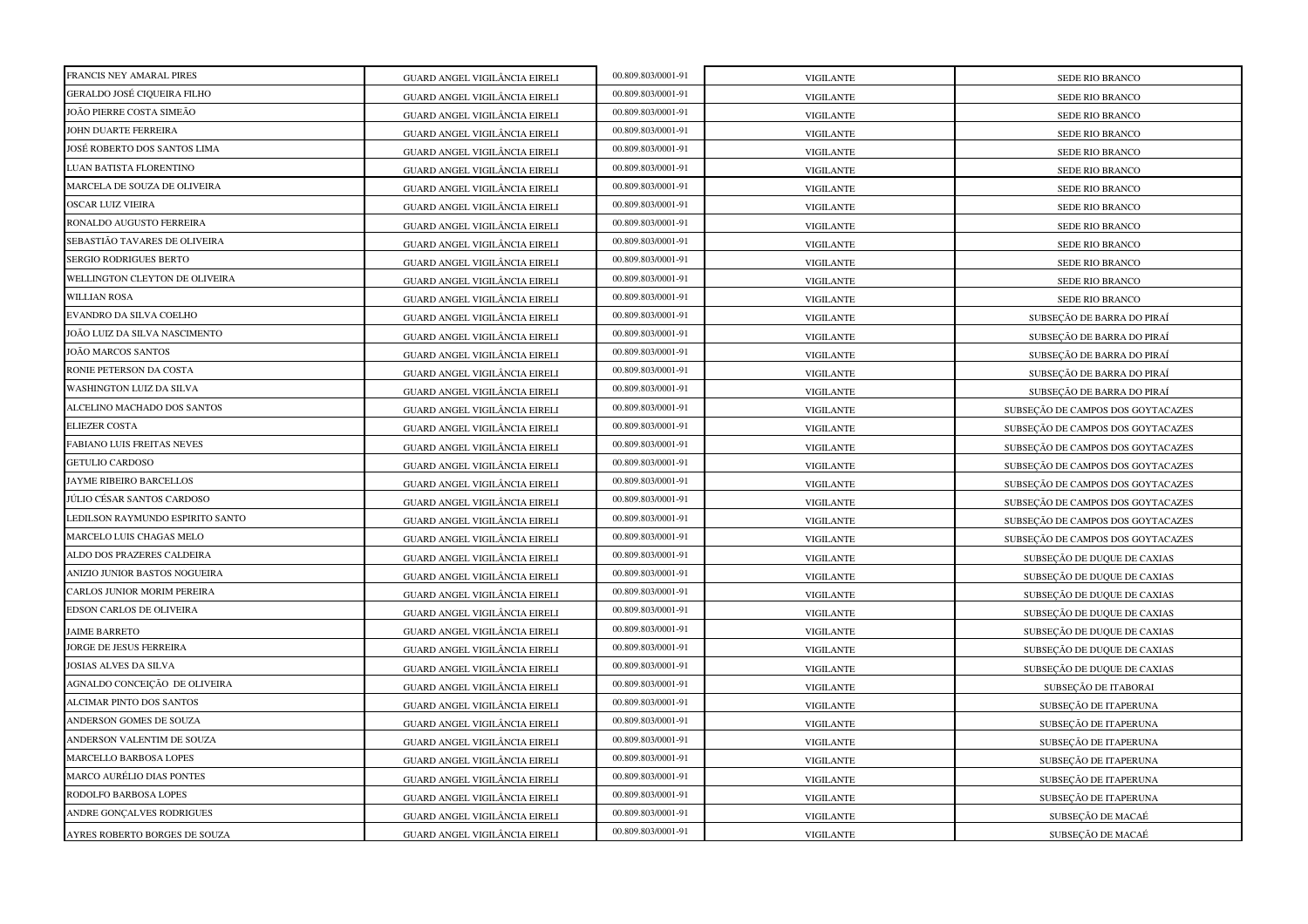| JOÃO RODRIGUES DA COSTA           | GUARD ANGEL VIGILÂNCIA EIRELI | 00.809.803/0001-91 | <b>VIGILANTE</b> | SUBSEÇÃO DE MACAÉ         |
|-----------------------------------|-------------------------------|--------------------|------------------|---------------------------|
| JUAREZ RODRIGUES MENDES           | GUARD ANGEL VIGILÂNCIA EIRELI | 00.809.803/0001-91 | <b>VIGILANTE</b> | SUBSEÇÃO DE MACAÉ         |
| RODRIGO ALMEIDA COSTA             | GUARD ANGEL VIGILÂNCIA EIRELI | 00.809.803/0001-91 | <b>VIGILANTE</b> | SUBSECÃO DE MACAÉ         |
| <b>ALMIR GOMES</b>                | GUARD ANGEL VIGILÂNCIA EIRELI | 00.809.803/0001-91 | <b>VIGILANTE</b> | SUBSEÇÃO DE MAGÉ          |
| CLAUDIA RIBEIRO DA CONCEIÇÃO      | GUARD ANGEL VIGILÂNCIA EIRELI | 00.809.803/0001-91 | <b>VIGILANTE</b> | SUBSEÇÃO DE MAGÉ          |
| <b>FABIO FREIRE</b>               | GUARD ANGEL VIGILÂNCIA EIRELI | 00.809.803/0001-91 | <b>VIGILANTE</b> | SUBSEÇÃO DE MAGÉ          |
| FLAVIA MOURA GEMINIANO            | GUARD ANGEL VIGILÂNCIA EIRELI | 00.809.803/0001-91 | <b>VIGILANTE</b> | SUBSEÇÃO DE MAGÉ          |
| FRANCISCO MENDES DE SOUZA         | GUARD ANGEL VIGILÂNCIA EIRELI | 00.809.803/0001-91 | <b>VIGILANTE</b> | SUBSEÇÃO DE MAGÉ          |
| WENDEL TORRES CANDEIA             | GUARD ANGEL VIGILÂNCIA EIRELI | 00.809.803/0001-91 | <b>VIGILANTE</b> | SUBSEÇÃO DE MAGÉ          |
| ALUISIO FRANCISCO GOMES           | GUARD ANGEL VIGILÂNCIA EIRELI | 00.809.803/0001-91 | <b>VIGILANTE</b> | SUBSEÇÃO DE N. IGUAÇU     |
| JOSÉ DAMÁSIO ALVES DE BRITO       | GUARD ANGEL VIGILÂNCIA EIRELI | 00.809.803/0001-91 | <b>VIGILANTE</b> | SUBSEÇÃO DE N. IGUAÇU     |
| JOSÉ MASSILON DE AMORIM           | GUARD ANGEL VIGILÂNCIA EIRELI | 00.809.803/0001-91 | <b>VIGILANTE</b> | SUBSEÇÃO DE N. IGUAÇU     |
| MARCIO JOSÉ RODRIGUES MARINHO     | GUARD ANGEL VIGILÂNCIA EIRELI | 00.809.803/0001-91 | <b>VIGILANTE</b> | SUBSEÇÃO DE N. IGUAÇU     |
| RAFAEL MARTINS SILVA              | GUARD ANGEL VIGILÂNCIA EIRELI | 00.809.803/0001-91 | <b>VIGILANTE</b> | SUBSEÇÃO DE N. IGUAÇU     |
| ROBERVAL DE ALMEIDA FRANÇA        | GUARD ANGEL VIGILÂNCIA EIRELI | 00.809.803/0001-91 | <b>VIGILANTE</b> | SUBSEÇÃO DE N. IGUAÇU     |
| ALBERTO COSTA PORTO               | GUARD ANGEL VIGILÂNCIA EIRELI | 00.809.803/0001-91 | <b>VIGILANTE</b> | SUBSEÇÃO DE NITERÓI       |
| ALEXANDRO MARTINS LOPES           | GUARD ANGEL VIGILÂNCIA EIRELI | 00.809.803/0001-91 | <b>VIGILANTE</b> | SUBSEÇÃO DE NITERÓI       |
| CARLOS ANTONIO SAMPAIO            | GUARD ANGEL VIGILÂNCIA EIRELI | 00.809.803/0001-91 | <b>VIGILANTE</b> | SUBSEÇÃO DE NITERÓI       |
| CARLOS HENRIQUE SILVA DE SOUZA    | GUARD ANGEL VIGILÂNCIA EIRELI | 00.809.803/0001-91 | <b>VIGILANTE</b> | SUBSEÇÃO DE NITERÓI       |
| COSME SATIRO OLIVEIRA             | GUARD ANGEL VIGILÂNCIA EIRELI | 00.809.803/0001-91 | <b>VIGILANTE</b> | SUBSEÇÃO DE NITERÓI       |
| DAGOBERTO VIEIRA                  | GUARD ANGEL VIGILÂNCIA EIRELI | 00.809.803/0001-91 | <b>VIGILANTE</b> | SUBSEÇÃO DE NITERÓI       |
| DANIEL RAFAEL BRAGA DE SOUZA      | GUARD ANGEL VIGILÂNCIA EIRELI | 00.809.803/0001-91 | <b>VIGILANTE</b> | SUBSEÇÃO DE NITERÓI       |
| JAIR IZIDORO DE OLIVEIRA          | GUARD ANGEL VIGILÂNCIA EIRELI | 00.809.803/0001-91 | <b>VIGILANTE</b> | SUBSECÃO DE NITERÓI       |
| JEFFERSON GONÇALVES NASCIMENTO    | GUARD ANGEL VIGILÂNCIA EIRELI | 00.809.803/0001-91 | <b>VIGILANTE</b> | SUBSEÇÃO DE NITERÓI       |
| JORGE LUIS GOMES CARVALHO         | GUARD ANGEL VIGILÂNCIA EIRELI | 00.809.803/0001-91 | <b>VIGILANTE</b> | SUBSEÇÃO DE NITERÓI       |
| MARCELO DA SILVA EGIDIO           | GUARD ANGEL VIGILÂNCIA EIRELI | 00.809.803/0001-91 | <b>VIGILANTE</b> | SUBSEÇÃO DE NITERÓI       |
| MARINHO DE CARVALHO RODRIGUES     | GUARD ANGEL VIGILÂNCIA EIRELI | 00.809.803/0001-91 | <b>VIGILANTE</b> | SUBSECÃO DE NITERÓI       |
| ALEX ALEXANDRE MACHADO DE SOUZA   | GUARD ANGEL VIGILÂNCIA EIRELI | 00.809.803/0001-91 | <b>VIGILANTE</b> | SUBSEÇÃO DE NITERÓI       |
| <b>BRUNO DE OLIVEIRA</b>          | GUARD ANGEL VIGILÂNCIA EIRELI | 00.809.803/0001-91 | <b>VIGILANTE</b> | SUBSEÇÃO DE NOVA FRIBURGO |
| FRANCISCO CARLOS NASCIMENTO SILVA | GUARD ANGEL VIGILÂNCIA EIRELI | 00.809.803/0001-91 | <b>VIGILANTE</b> | SUBSEÇÃO DE NOVA FRIBURGO |
| JOSÉ CARLOS DOMINGUES PAIXÃO      | GUARD ANGEL VIGILÂNCIA EIRELI | 00.809.803/0001-91 | <b>VIGILANTE</b> | SUBSEÇÃO DE NOVA FRIBURGO |
| JOSÉ RICARDO DA SILVA LEANDRO     | GUARD ANGEL VIGILÂNCIA EIRELI | 00.809.803/0001-91 | <b>VIGILANTE</b> | SUBSEÇÃO DE NOVA FRIBURGO |
| <b>MÁRCIO LUCIANO REIS</b>        | GUARD ANGEL VIGILÂNCIA EIRELI | 00.809.803/0001-91 | <b>VIGILANTE</b> | SUBSEÇÃO DE NOVA FRIBURGO |
| MARLON MONTEIRO DA SILVA          | GUARD ANGEL VIGILÂNCIA EIRELI | 00.809.803/0001-91 | <b>VIGILANTE</b> | SUBSEÇÃO DE NOVA FRIBURGO |
| CARLOS ROBERTO DIAS DE CARVALHO   | GUARD ANGEL VIGILÂNCIA EIRELI | 00.809.803/0001-91 | <b>VIGILANTE</b> | SUBSEÇÃO DE PETRÓPOLIS    |
| FERNANDO CARLOS ANTONIO JOAQUIM   | GUARD ANGEL VIGILÂNCIA EIRELI | 00.809.803/0001-91 | <b>VIGILANTE</b> | SUBSEÇÃO DE PETRÓPOLIS    |
| MARCO AURÉLIO DE SOUZA CAVADAS    | GUARD ANGEL VIGILÂNCIA EIRELI | 00.809.803/0001-91 | <b>VIGILANTE</b> | SUBSEÇÃO DE PETRÓPOLIS    |
| REGINALDO BOTELHO                 | GUARD ANGEL VIGILÂNCIA EIRELI | 00.809.803/0001-91 | <b>VIGILANTE</b> | SUBSEÇÃO DE PETRÓPOLIS    |
| RODRIGO FREITAS CELESTINO         | GUARD ANGEL VIGILÂNCIA EIRELI | 00.809.803/0001-91 | <b>VIGILANTE</b> | SUBSEÇÃO DE PETRÓPOLIS    |
| RODRIGO MAYO                      | GUARD ANGEL VIGILÂNCIA EIRELI | 00.809.803/0001-91 | <b>VIGILANTE</b> | SUBSEÇÃO DE PETRÓPOLIS    |
| CARLOS ALBERTO REZENDE PIRES      | GUARD ANGEL VIGILÂNCIA EIRELI | 00.809.803/0001-91 | <b>VIGILANTE</b> | SUBSEÇÃO DE RESENDE       |
| EDSON SILVA DE LIMA               | GUARD ANGEL VIGILÂNCIA EIRELI | 00.809.803/0001-91 | <b>VIGILANTE</b> | SUBSEÇÃO DE RESENDE       |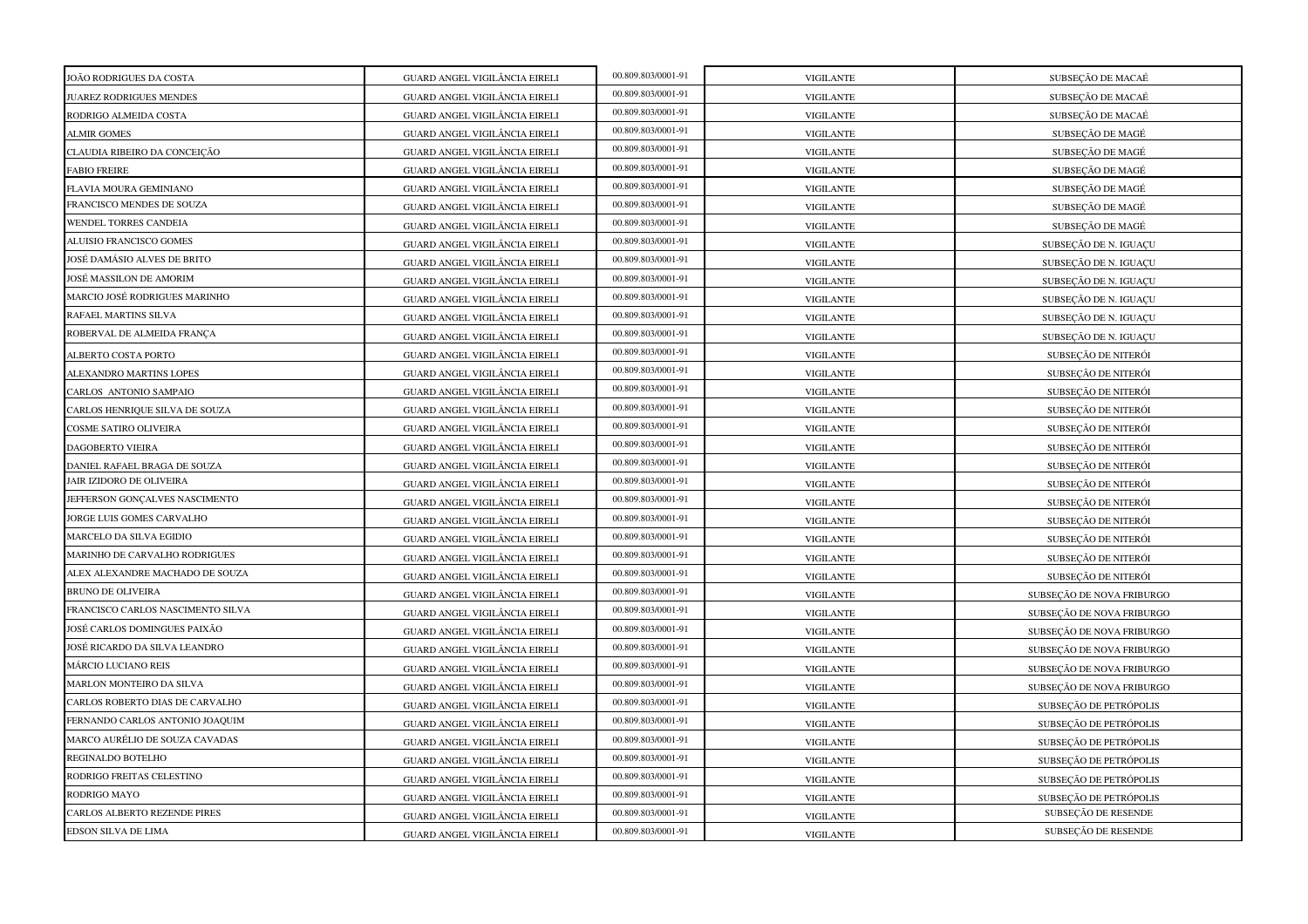| THIAGO CARNEIRO DA CUNHA                  | GUARD ANGEL VIGILÂNCIA EIRELI        | 00.809.803/0001-91 | <b>VIGILANTE</b> | SUBSEÇÃO DE RESENDE       |
|-------------------------------------------|--------------------------------------|--------------------|------------------|---------------------------|
| WAGNER COSTA LACERDA                      | GUARD ANGEL VIGILÂNCIA EIRELI        | 00.809.803/0001-91 | <b>VIGILANTE</b> | SUBSEÇÃO DE RESENDE       |
| WALDOMIRO SILVA BENTO                     | GUARD ANGEL VIGILÂNCIA EIRELI        | 00.809.803/0001-91 | <b>VIGILANTE</b> | SUBSEÇÃO DE RESENDE       |
| <b>ALMIR AMARAL JUNIOR</b>                | GUARD ANGEL VIGILÂNCIA EIRELI        | 00.809.803/0001-91 | <b>VIGILANTE</b> | SUBSEÇÃO DE S. GONÇALO    |
| JACKSON DE FREITAS PIRES                  | GUARD ANGEL VIGILÂNCIA EIRELI        | 00.809.803/0001-91 | <b>VIGILANTE</b> | SUBSEÇÃO DE S. GONÇALO    |
| JACQUES SOARES DA SILVA                   | GUARD ANGEL VIGILÂNCIA EIRELI        | 00.809.803/0001-91 | <b>VIGILANTE</b> | SUBSEÇÃO DE S. GONÇALO    |
| LUIZ CLAUDIO OLIVEIRA                     | GUARD ANGEL VIGILÂNCIA EIRELI        | 00.809.803/0001-91 | <b>VIGILANTE</b> | SUBSEÇÃO DE S. GONÇALO    |
| MARCO AURÉLIO HENRIQUE RODRIGUES DE SOUZA | GUARD ANGEL VIGILÂNCIA EIRELI        | 00.809.803/0001-91 | <b>VIGILANTE</b> | SUBSEÇÃO DE S. GONÇALO    |
| MARCOS SOUZA ANUNCIAÇÃO                   | GUARD ANGEL VIGILÂNCIA EIRELI        | 00.809.803/0001-91 | <b>VIGILANTE</b> | SUBSEÇÃO DE S. GONÇALO    |
| JOSÉ LUIZ CORREIA DA SILVA                | GUARD ANGEL VIGILÂNCIA EIRELI        | 00.809.803/0001-91 | <b>VIGILANTE</b> | SUBSEÇÃO DE S. GONÇALO    |
| SANDRO SOUZA FERREIRA                     | GUARD ANGEL VIGILÂNCIA EIRELI        | 00.809.803/0001-91 | <b>VIGILANTE</b> | SUBSEÇÃO DE S. GONÇALO    |
| ALEXANDRE TEIXEIRA FERREIRA               | GUARD ANGEL VIGILÂNCIA EIRELI        | 00.809.803/0001-91 | <b>VIGILANTE</b> | SUBSEÇÃO DE S. J. MERITI  |
| ANDRE DE PAIVA ANTONIO                    | GUARD ANGEL VIGILÂNCIA EIRELI        | 00.809.803/0001-91 | <b>VIGILANTE</b> | SUBSEÇÃO DE S. J. MERITI  |
| FABIANO AMILTON DA SILVA                  | GUARD ANGEL VIGILÂNCIA EIRELI        | 00.809.803/0001-91 | <b>VIGILANTE</b> | SUBSEÇÃO DE S. J. MERITI  |
| <b>HUGO ALVES NETO</b>                    | GUARD ANGEL VIGILÂNCIA EIRELI        | 00.809.803/0001-91 | <b>VIGILANTE</b> | SUBSEÇÃO DE S. J. MERITI  |
| JOSIANE DA SILVA LIBANIO                  | GUARD ANGEL VIGILÂNCIA EIRELI        | 00.809.803/0001-91 | <b>VIGILANTE</b> | SUBSEÇÃO DE S. J. MERITI  |
| LUIS CARLOS                               | GUARD ANGEL VIGILÂNCIA EIRELI        | 00.809.803/0001-91 | <b>VIGILANTE</b> | SUBSEÇÃO DE S. J. MERITI  |
| PAULO SERGIO SILVA                        | GUARD ANGEL VIGILÂNCIA EIRELI        | 00.809.803/0001-91 | <b>VIGILANTE</b> | SUBSEÇÃO DE S. J. MERITI  |
| FERNANDO JOSÉ LIBANIO                     | GUARD ANGEL VIGILÂNCIA EIRELI        | 00.809.803/0001-91 | <b>VIGILANTE</b> | SUBSEÇÃO DE S. P. ALDEIA  |
| HERLON DE MELO RODRIGUES                  | GUARD ANGEL VIGILÂNCIA EIRELI        | 00.809.803/0001-91 | <b>VIGILANTE</b> | SUBSEÇÃO DE S. P. ALDEIA  |
| MICHELE LEITE FRANÇA                      | GUARD ANGEL VIGILÂNCIA EIRELI        | 00.809.803/0001-91 | <b>VIGILANTE</b> | SUBSEÇÃO DE S. P. ALDEIA  |
| PERI CARDOSO VALENTE                      | GUARD ANGEL VIGILÂNCIA EIRELI        | 00.809.803/0001-91 | <b>VIGILANTE</b> | SUBSEÇÃO DE S. P. ALDEIA  |
| WELLITON VIEIRA DE ANDRADE                | GUARD ANGEL VIGILÂNCIA EIRELI        | 00.809.803/0001-91 | <b>VIGILANTE</b> | SUBSEÇÃO DE S. P. ALDEIA  |
| JOÃO VITOR DA SILVA TEIXEIRA              | GUARD ANGEL VIGILÂNCIA EIRELI        | 00.809.803/0001-91 | <b>VIGILANTE</b> | SUBSEÇÃO DE TERESÓPOLIS   |
| MAURICIO LUIS DA COSTA LIMA               | GUARD ANGEL VIGILÂNCIA EIRELI        | 00.809.803/0001-91 | <b>VIGILANTE</b> | SUBSEÇÃO DE TERESÓPOLIS   |
| PAULO SERGIO ROSA ANCELMO                 | GUARD ANGEL VIGILÂNCIA EIRELI        | 00.809.803/0001-91 | <b>VIGILANTE</b> | SUBSECÃO DE TERESÓPOLIS   |
| RAFAEL TORRES DE FARIA                    | GUARD ANGEL VIGILÂNCIA EIRELI        | 00.809.803/0001-91 | <b>VIGILANTE</b> | SUBSEÇÃO DE TERESÓPOLIS   |
| TIAGO DA SILVA VILCHSON                   | GUARD ANGEL VIGILÂNCIA EIRELI        | 00.809.803/0001-91 | <b>VIGILANTE</b> | SUBSEÇÃO DE TERESÓPOLIS   |
| CARLOS AUGUSTO DO NASCIMENTO BRETAS       | GUARD ANGEL VIGILÂNCIA EIRELI        | 00.809.803/0001-91 | <b>VIGILANTE</b> | SUBSEÇÃO DE TRÊS RIOS     |
| <b>EDISON MARCIANO</b>                    | GUARD ANGEL VIGILÂNCIA EIRELI        | 00.809.803/0001-91 | <b>VIGILANTE</b> | SUBSEÇÃO DE TRÊS RIOS     |
| FRANCISCO JOSÉ RAMALHO FABELLO            | <b>GUARD ANGEL VIGILÂNCIA EIRELI</b> | 00.809.803/0001-91 | <b>VIGILANTE</b> | SUBSECÃO DE TRÊS RIOS     |
| LUIZ FERNANDO MARTINS CUNHA               | GUARD ANGEL VIGILÂNCIA EIRELI        | 00.809.803/0001-91 | <b>VIGILANTE</b> | SUBSEÇÃO DE TRÊS RIOS     |
| ROBERTO CARLOS MALAFAIA                   | GUARD ANGEL VIGILÂNCIA EIRELI        | 00.809.803/0001-91 | <b>VIGILANTE</b> | SUBSEÇÃO DE TRÊS RIOS     |
| RODRIGO VIEIRA                            | GUARD ANGEL VIGILÂNCIA EIRELI        | 00.809.803/0001-91 | <b>VIGILANTE</b> | SUBSEÇÃO DE TRÊS RIOS     |
| JELITON VIEIRA DA SILVA                   | GUARD ANGEL VIGILÂNCIA EIRELI        | 00.809.803/0001-91 | <b>VIGILANTE</b> | SUBSEÇÃO DE TRÊS RIOS     |
| UILIAM LINO DOS REIS                      | GUARD ANGEL VIGILÂNCIA EIRELI        | 00.809.803/0001-91 | <b>VIGILANTE</b> | SUBSEÇÃO DE TRÊS RIOS     |
| CARLOS AUGUSTO VICTAL REIS                | GUARD ANGEL VIGILÂNCIA EIRELI        | 00.809.803/0001-91 | <b>VIGILANTE</b> | SUBSEÇÃO DE VOLTA REDONDA |
| CARLOS LEONARDO DA SILVEIRA SILVA         | GUARD ANGEL VIGILÂNCIA EIRELI        | 00.809.803/0001-91 | <b>VIGILANTE</b> | SUBSEÇÃO DE VOLTA REDONDA |
| DIVINO NICOLAU CAMPOS                     | GUARD ANGEL VIGILÂNCIA EIRELI        | 00.809.803/0001-91 | <b>VIGILANTE</b> | SUBSEÇÃO DE VOLTA REDONDA |
| EDSON LUIS DAMASCENO                      | GUARD ANGEL VIGILÂNCIA EIRELI        | 00.809.803/0001-91 | <b>VIGILANTE</b> | SUBSEÇÃO DE VOLTA REDONDA |
| ILSON MAURO PEREIRA DE SOUZA              | GUARD ANGEL VIGILÂNCIA EIRELI        | 00.809.803/0001-91 | <b>VIGILANTE</b> | SUBSEÇÃO DE VOLTA REDONDA |
| JEFFERSON DOS SANTOS LEANDRO              | GUARD ANGEL VIGILÂNCIA EIRELI        | 00.809.803/0001-91 | <b>VIGILANTE</b> | SUBSEÇÃO DE VOLTA REDONDA |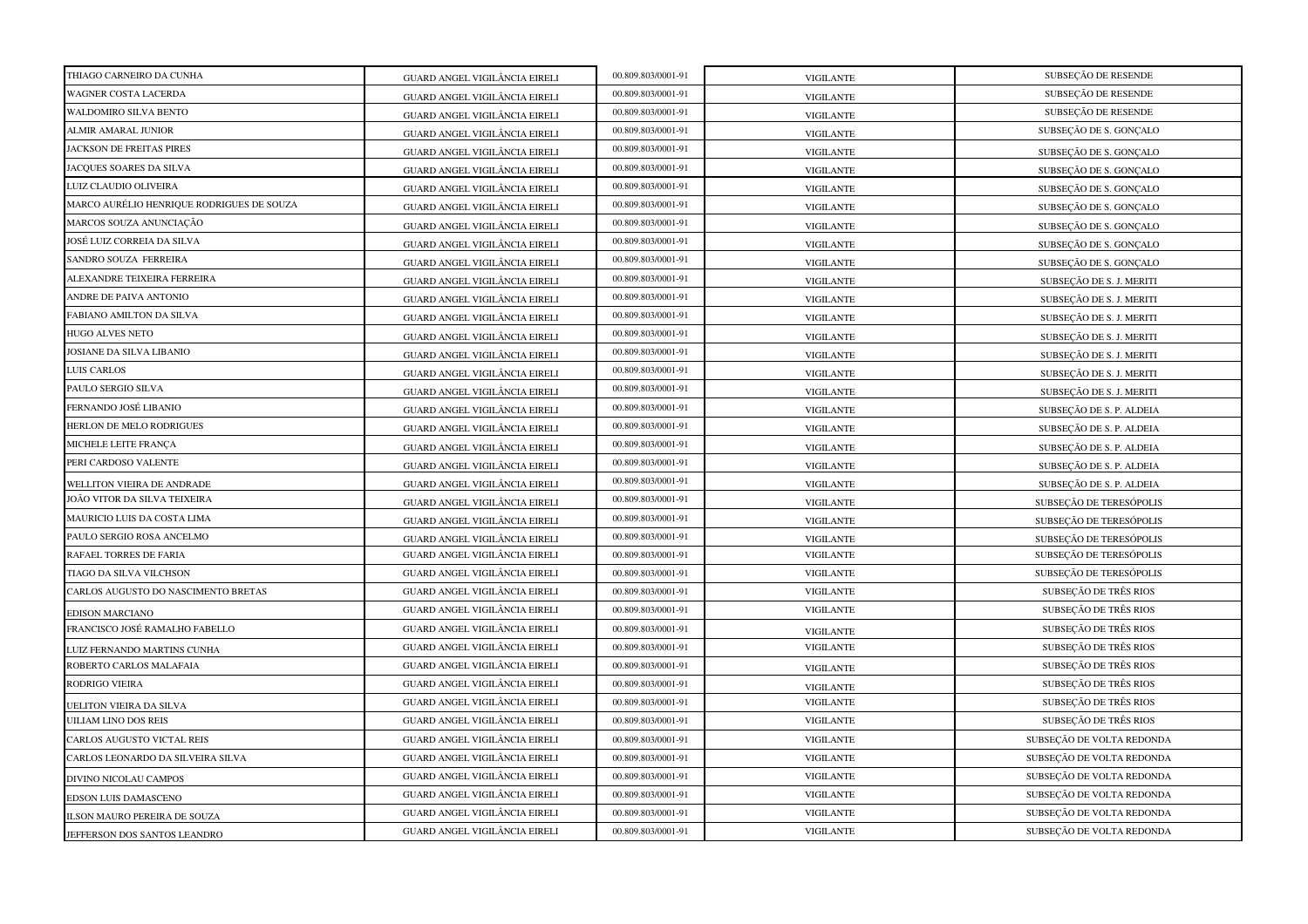| <b>ADEILSON PIMENTEL</b>           | GUARD ANGEL VIGILÂNCIA EIRELI            | 00.809.803/0001-91 | <b>VIGILANTE</b>            | VENEZUELA        |
|------------------------------------|------------------------------------------|--------------------|-----------------------------|------------------|
| ADRIANO SILVA DE OLIVEIRA          | GUARD ANGEL VIGILÂNCIA EIRELI            | 00.809.803/0001-91 | <b>VIGILANTE</b>            | <b>VENEZUELA</b> |
| ANDRÉ CORDEIRO ASSIS               | GUARD ANGEL VIGILÂNCIA EIRELI            | 00.809.803/0001-91 | <b>VIGILANTE</b>            | VENEZUELA        |
| ANDRÉ LUIZ FERREIRA                | GUARD ANGEL VIGILÂNCIA EIRELI            | 00.809.803/0001-91 | <b>VIGILANTE</b>            | VENEZUELA        |
| CARLOS EDUARDO DE ARAÚJO           | GUARD ANGEL VIGILÂNCIA EIRELI            | 00.809.803/0001-91 | <b>VIGILANTE</b>            | VENEZUELA        |
| CLEYSON CONCEIÇÃO GUIMARÃES SANTOS | GUARD ANGEL VIGILÂNCIA EIRELI            | 00.809.803/0001-91 | <b>VIGILANTE</b>            | VENEZUELA        |
| CRISTIANO DA LUZ DO NASCIMENTO     | GUARD ANGEL VIGILÂNCIA EIRELI            | 00.809.803/0001-91 | <b>VIGILANTE</b>            | VENEZUELA        |
| DANILO LEITE DOS SANTOS            | GUARD ANGEL VIGILÂNCIA EIRELI            | 00.809.803/0001-91 | <b>VIGILANTE</b>            | VENEZUELA        |
| EDSANDRO OLIVEIRA DA SILVA         | GUARD ANGEL VIGILÂNCIA EIRELI            | 00.809.803/0001-91 | <b>VIGILANTE</b>            | VENEZUELA        |
| ELENILDO BISPO CARDOSO             | GUARD ANGEL VIGILÂNCIA EIRELI            | 00.809.803/0001-91 | <b>VIGILANTE</b>            | VENEZUELA        |
| ÉRIC ANDRÉ DA SILVA                | GUARD ANGEL VIGILÂNCIA EIRELI            | 00.809.803/0001-91 | <b>VIGILANTE</b>            | VENEZUELA        |
| FELIPE JACKSON SOUZA C. DA SILVA   | GUARD ANGEL VIGILÂNCIA EIRELI            | 00.809.803/0001-91 | <b>VIGILANTE</b>            | VENEZUELA        |
| FRANCISCO ALEX BENJAMIN            | GUARD ANGEL VIGILÂNCIA EIRELI            | 00.809.803/0001-91 | <b>VIGILANTE</b>            | VENEZUELA        |
| <b>GILBERTO FREIRE DA CRUZ</b>     | GUARD ANGEL VIGILÂNCIA EIRELI            | 00.809.803/0001-91 | <b>VIGILANTE</b>            | VENEZUELA        |
| ITALO DO NASCIMENTO BEZERRA        | GUARD ANGEL VIGILÂNCIA EIRELI            | 00.809.803/0001-91 | <b>VIGILANTE</b>            | VENEZUELA        |
| JORGE LUIS PINTO MACIEL            | GUARD ANGEL VIGILÂNCIA EIRELI            | 00.809.803/0001-91 | <b>VIGILANTE</b>            | VENEZUELA        |
| JOSÉ DOMICIANO DOS SANTOS          | GUARD ANGEL VIGILÂNCIA EIRELI            | 00.809.803/0001-91 | <b>VIGILANTE</b>            | VENEZUELA        |
| JOSÉ FÁBIO DANILO DE ALMEIDA       | GUARD ANGEL VIGILÂNCIA EIRELI            | 00.809.803/0001-91 | <b>VIGILANTE</b>            | VENEZUELA        |
| MARIA LUCIANA DE OLIVEIRA          | GUARD ANGEL VIGILÂNCIA EIRELI            | 00.809.803/0001-91 | <b>VIGILANTE</b>            | VENEZUELA        |
| ORLANDO DAS NEVES RESENDE          | GUARD ANGEL VIGILÂNCIA EIRELI            | 00.809.803/0001-91 | <b>VIGILANTE</b>            | VENEZUELA        |
| REINALDO DE SOUZA RAIMUNDO         | GUARD ANGEL VIGILÂNCIA EIRELI            | 00.809.803/0001-91 | <b>VIGILANTE</b>            | VENEZUELA        |
| RENATO AZARIAS RIBEIRO             | GUARD ANGEL VIGILÂNCIA EIRELI            | 00.809.803/0001-91 | <b>VIGILANTE</b>            | VENEZUELA        |
| SAMUEL TEODOSIO DA SILVA           | GUARD ANGEL VIGILÂNCIA EIRELI            | 00.809.803/0001-91 | <b>VIGILANTE</b>            | VENEZUELA        |
| VANDERSON GUIMARÃES SAMPAIO        | GUARD ANGEL VIGILÂNCIA EIRELI            | 00.809.803/0001-91 | <b>VIGILANTE</b>            | VENEZUELA        |
| VITOR EXPEDITO NASCIMENTO          | GUARD ANGEL VIGILÂNCIA EIRELI            | 00.809.803/0001-91 | <b>VIGILANTE</b>            | VENEZUELA        |
| WAGNER THEODORO DE SOUZA           | GUARD ANGEL VIGILÂNCIA EIRELI            | 00.809.803/0001-91 | <b>VIGILANTE</b>            | VENEZUELA        |
| <b>MATHEUS DA SILVA BRAGA</b>      | DS ALADO ASSESSORIA E CONSULTORIA EIRELI | 15.559.145/0001-02 | <b>FOLGUISTA DIURNO</b>     | AB/RB/VZ/ARQ     |
| <b>GABRIELLA DE SOUZA BERNARDO</b> | DS ALADO ASSESSORIA E CONSULTORIA EIRELI | 15.559.145/0001-02 | FOLGUISTA DIURNO            | AB/RB/VZ/ARQ     |
| JONATHAN PEREIRA DA SILVA          | DS ALADO ASSESSORIA E CONSULTORIA EIRELI | 15.559.145/0001-02 | FOLGUISTA DIURNO            | AB/RB/VZ/ARQ     |
| BRUNO TARSIS BRANDÃO DE OLIVEIRA   | DS ALADO ASSESSORIA E CONSULTORIA EIRELI | 15.559.145/0001-02 | FOLGUISTA DIURNO            | AB/RB/VZ/ARQ     |
| <b>DIOGO RODRIGUES DOS SANTOS</b>  | DS ALADO ASSESSORIA E CONSULTORIA EIRELI | 15.559.145/0001-02 | <b>FOLGUISTA DIURNO 48H</b> | AB/RB/VZ/ARQ     |
| PAULO ROBERTO COUTO LEAL           | DS ALADO ASSESSORIA E CONSULTORIA EIRELI | 15.559.145/0001-02 | FOLGUISTA NOTURNO           | AB/RB/VZ/ARQ     |
| DAVI LUIZ DE ALMEIDA DA SILVA      | DS ALADO ASSESSORIA E CONSULTORIA EIRELI | 15.559.145/0001-02 | FOLGUISTA NOTURNO           | AB/RB/VZ/ARQ     |
| <b>WENDEL GOULART</b>              | DS ALADO ASSESSORIA E CONSULTORIA EIRELI | 15.559.145/0001-02 | FOLGUISTA DIURNO/NOTURNO    | AB/RB/VZ/ARQ     |
| BERGSON PEREIRA MACEDO             | DS ALADO ASSESSORIA E CONSULTORIA EIRELI | 15.559.145/0001-02 | FOLGUISTA DIURNO/NOTURNO    | AB/RB/VZ/ARQ     |
| RODRIGO SANTANA                    | DS ALADO ASSESSORIA E CONSULTORIA EIRELI | 15.559.145/0001-02 | FOLGUISTA DIURNO/NOTURNO    | AB/RB/VZ/ARQ     |
| ARIELY GONÇALVES MORAES            | DS ALADO ASSESSORIA E CONSULTORIA EIRELI | 15.559.145/0001-02 | FOLGUISTA DIURNO/NOTURNO    | AB/RB/VZ/ARQ     |
| LAYLA BRAGA TEODORO                | DS ALADO ASSESSORIA E CONSULTORIA EIRELI | 15.559.145/0001-02 | FOLGUISTA DIURNO/NOTURNO    | AB/RB/VZ/ARQ     |
| HELESON ROGE DE LIMA DE SOUZA      | DS ALADO ASSESSORIA E CONSULTORIA EIRELI | 15.559.145/0001-02 | FOLGUISTA DIURNO/NOTURNO    | AB/RB/VZ/ARQ     |
| GUILHERME MORENO MAGALHÃES         | DS ALADO ASSESSORIA E CONSULTORIA EIRELI | 15.559.145/0001-02 | FOLGUISTA DIURNO/NOTURNO    | AB/RB/VZ/ARQ     |
| VANDERSON ERACLITO FERREIRA        | DS ALADO ASSESSORIA E CONSULTORIA EIRELI | 15.559.145/0001-02 | FOLGUISTA DIURNO/NOTURNO    | AB/RB/VZ/ARQ     |
| <b>AMANDA PIRES NEMER</b>          | DS ALADO ASSESSORIA E CONSULTORIA EIRELI | 15.559.145/0001-02 | FOLGUISTA DIURNO/NOTURNO    | AB/RB/VZ/ARQ     |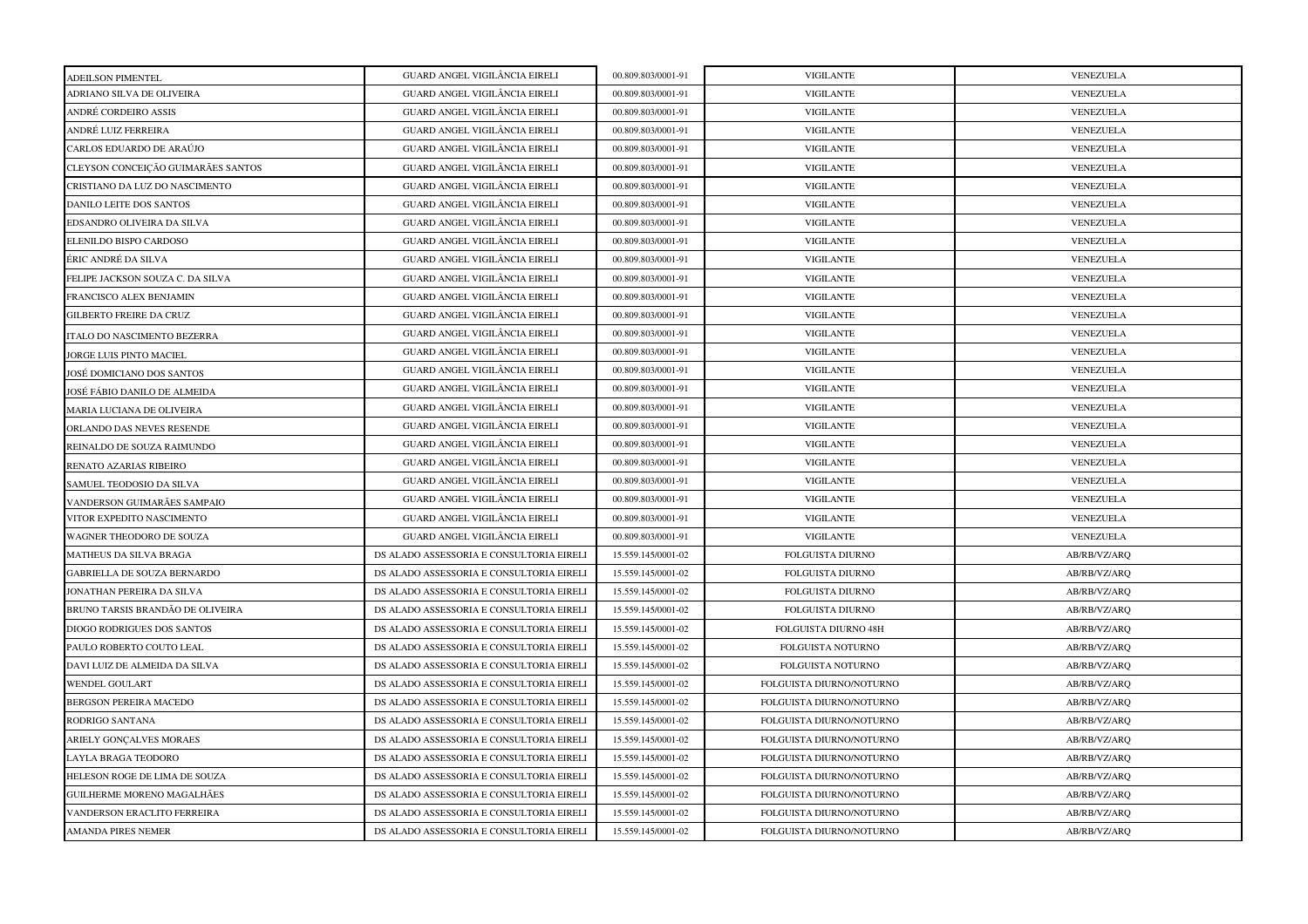| DAVID FERREIRA CORREIRA                  | DS ALADO ASSESSORIA E CONSULTORIA EIRELI | 15.559.145/0001-02 | FOLGUISTA DIURNO/NOTURNO  | AB/RB/VZ/ARQ               |
|------------------------------------------|------------------------------------------|--------------------|---------------------------|----------------------------|
| LUCAS DA SILVA MATA                      | DS ALADO ASSESSORIA E CONSULTORIA EIRELI | 15.559.145/0001-02 | FOLGUISTA DIURNO/NOTURNO  | AB/RB/VZ/ARQ               |
| ISABEL DE OLIVEIRA DE SOUZA              | DS ALADO ASSESSORIA E CONSULTORIA EIRELI | 15.559.145/0001-02 | FOLGUISTA DIURNO/NOTURNO  | AB/RB/VZ/ARQ               |
| <b>BRENO CARVALHO PINTO</b>              | DS ALADO ASSESSORIA E CONSULTORIA EIRELI | 15.559.145/0001-02 | FOLGUISTA DIURNO/NOTURNO  | AB/RB/VZ/ARQ               |
| ALEX JULIO DOS SANTOS SILVA              | DS ALADO ASSESSORIA E CONSULTORIA EIRELI | 15.559.145/0001-02 | FOLGUISTA DIURNO/NOTURNO  | AB/RB/VZ/ARQ               |
| ALLAN FERREIRA DE OLIVEIRA               | DS ALADO ASSESSORIA E CONSULTORIA EIRELI | 15.559.145/0001-02 | FOLGUISTA DIURNO/NOTURNO  | AB/RB/VZ/ARQ               |
| <b>JONAS RIBEIRO BATISTA</b>             | DS ALADO ASSESSORIA E CONSULTORIA EIRELI | 15.559.145/0001-02 | FOLGUISTA DIURNO/NOTURNO  | AB/RB/VZ/ARQ               |
| MARLON DE CASTRO FAUSTO                  | DS ALADO ASSESSORIA E CONSULTORIA EIRELI | 15.559.145/0001-02 | FOLGUISTA DIURNO/NOTURNO  | AB/RB/VZ/ARQ               |
| EMERSON LUIZ DO SINO DA SILVA            | DS ALADO ASSESSORIA E CONSULTORIA EIRELI | 15.559.145/0001-02 | FOLGUISTA DIURNO/NOTURNO  | AB/RB/VZ/ARQ               |
| JHONATAN SILVA DE LIMA                   | DS ALADO ASSESSORIA E CONSULTORIA EIRELI | 15.559.145/0001-02 | FOLGUISTA DIURNO/NOTURNO  | AB/RB/VZ/ARQ               |
| LEANDRO TEIXEIRA DA CUNHA                | DS ALADO ASSESSORIA E CONSULTORIA EIRELI | 15.559.145/0001-02 | FOLGUISTA DIURNO/NOTURNO  | AB/RB/VZ/ARQ               |
| ERIKA RIBEIRO DA SILVA                   | DS ALADO ASSESSORIA E CONSULTORIA EIRELI | 15.559.145/0001-02 | FOLGUISTA DIURNO/NOTURNO  | AB/RB/VZ/ARQ               |
| JEFFERSON ALMEIDA DE SOUTO               | DS ALADO ASSESSORIA E CONSULTORIA EIRELI | 15.559.145/0001-02 | <b>BRIGADISTA DIURNO</b>  | FORO AV. ALMIRANTE BARROSO |
| <b>JOSE SERGIO ALMEIDA COSTA</b>         | DS ALADO ASSESSORIA E CONSULTORIA EIRELI | 15.559.145/0001-02 | <b>BRIGADISTA DIURNO</b>  | FORO AV. ALMIRANTE BARROSO |
| <b>IORRANA SOUZA DA SILVA</b>            | DS ALADO ASSESSORIA E CONSULTORIA EIRELI | 15.559.145/0001-02 | BRIGADISTA DIURNO         | FORO AV. ALMIRANTE BARROSO |
| <b>WALLACE SANTOS DE BRITO</b>           | DS ALADO ASSESSORIA E CONSULTORIA EIRELI | 15.559.145/0001-02 | <b>BRIGADISTA NOTURNO</b> | FORO AV. ALMIRANTE BARROSO |
| VICTOR SILVA DOS SANTOS                  | DS ALADO ASSESSORIA E CONSULTORIA EIRELI | 15.559.145/0001-02 | BRIGADISTA DIURNO         | FORO AV. ALMIRANTE BARROSO |
| RAFAEL PEREIRA                           | DS ALADO ASSESSORIA E CONSULTORIA EIRELI | 15.559.145/0001-02 | <b>BRIGADISTA DIURNO</b>  | FORO AV. ALMIRANTE BARROSO |
| <b>BARBARA DA SILVA</b>                  | DS ALADO ASSESSORIA E CONSULTORIA EIRELI | 15.559.145/0001-02 | BRIGADISTA DIURNO         | FORO AV. ALMIRANTE BARROSO |
| BRUNO DA SILVA COELHO                    | DS ALADO ASSESSORIA E CONSULTORIA EIRELI | 15.559.145/0001-02 | BRIGADISTA NOTURNO        | FORO AV. ALMIRANTE BARROSO |
| MARIO SERGIO VELOSO DE ARAUJO            | DS ALADO ASSESSORIA E CONSULTORIA EIRELI | 15.559.145/0001-02 | BRIGADISTA DIURNO         | FORO AV. RIO BRANCO        |
| YASMIM MARQUES DA PAZ                    | DS ALADO ASSESSORIA E CONSULTORIA EIRELI | 15.559.145/0001-02 | <b>BRIGADISTA DIURNO</b>  | FORO AV. RIO BRANCO        |
| JOSE FRANCISCO DE OLIVEIRA FILHO         | DS ALADO ASSESSORIA E CONSULTORIA EIRELI | 15.559.145/0001-02 | <b>BRIGADISTA DIURNO</b>  | FORO AV. RIO BRANCO        |
| ANGELO SILVA DOS SANTOS                  | DS ALADO ASSESSORIA E CONSULTORIA EIRELI | 15.559.145/0001-02 | BRIGADISTA NOTURNO        | FORO AV. RIO BRANCO        |
| NELIO DA SILVA SOUZA                     | DS ALADO ASSESSORIA E CONSULTORIA EIRELI | 15.559.145/0001-02 | BRIGADISTA DIURNO         | FORO AV. RIO BRANCO        |
| NATALI DE MORAES ANDRADE                 | DS ALADO ASSESSORIA E CONSULTORIA EIRELI | 15.559.145/0001-02 | BRIGADISTA DIURNO         | FORO AV. RIO BRANCO        |
| SÉRGIO CARVALHO DE BARROS                | DS ALADO ASSESSORIA E CONSULTORIA EIRELI | 15.559.145/0001-02 | <b>BRIGADISTA DIURNO</b>  | FORO AV. RIO BRANCO        |
| LUCAS TEIXEIRA DE SOUZA                  | DS ALADO ASSESSORIA E CONSULTORIA EIRELI | 15.559.145/0001-02 | BRIGADISTA NOTURNO        | FORO AV. RIO BRANCO        |
| MELINA MARTINS DOS SANTOS                | DS ALADO ASSESSORIA E CONSULTORIA EIRELI | 15.559.145/0001-02 | BRIGADISTA DIURNO         | FORO AV. VENEZUELA         |
| CARLOS MARQUES DA SILVA                  | DS ALADO ASSESSORIA E CONSULTORIA EIRELI | 15.559.145/0001-02 | <b>BRIGADISTA DIURNO</b>  | FORO AV. VENEZUELA         |
| VICTOR DE PAIVA FREITAS                  | DS ALADO ASSESSORIA E CONSULTORIA EIRELI | 15.559.145/0001-02 | BRIGADISTA DIURNO         | FORO AV. VENEZUELA         |
| KAIO SANT ANA DA SILVA                   | DS ALADO ASSESSORIA E CONSULTORIA EIRELI | 15.559.145/0001-02 | BRIGADISTA NOTURNO        | FORO AV. VENEZUELA         |
| PRISCILA SANTANA DE FARIAS               | DS ALADO ASSESSORIA E CONSULTORIA EIRELI | 15.559.145/0001-02 | <b>BRIGADISTA DIURNO</b>  | FORO AV. VENEZUELA         |
| <b>SERGIO ANDRE TEIXEIRA</b>             | DS ALADO ASSESSORIA E CONSULTORIA EIRELI | 15.559.145/0001-02 | <b>BRIGADISTA DIURNO</b>  | FORO AV. VENEZUELA         |
| CARLOS ALBERTO BARRETO DE QUEIROZ JUNIOR | DS ALADO ASSESSORIA E CONSULTORIA EIRELI | 15.559.145/0001-02 | BRIGADISTA DIURNO         | FORO AV. VENEZUELA         |
| CARLOS HENRIQUE MEDEIROS RAMOS           | DS ALADO ASSESSORIA E CONSULTORIA EIRELI | 15.559.145/0001-02 | <b>BRIGADISTA NOTURNO</b> | FORO AV. VENEZUELA         |
| MARCUS VINICIUS DA COSTA ROCHA           | DS ALADO ASSESSORIA E CONSULTORIA EIRELI | 15.559.145/0001-02 | BRIGADISTA DIURNO         | <b>SEARQ</b>               |
| ANDERSON MADEIRA DE SOUZA                | DS ALADO ASSESSORIA E CONSULTORIA EIRELI | 15.559.145/0001-02 | <b>BRIGADISTA DIURNO</b>  | <b>SEARQ</b>               |
| DAIANE PIRES DE ANDRADE ROCHA            | DS ALADO ASSESSORIA E CONSULTORIA EIRELI | 15.559.145/0001-02 | BRIGADISTA DIURNO         | <b>SEARQ</b>               |
| RONALDO DE SOUZA SANTOS                  | DS ALADO ASSESSORIA E CONSULTORIA EIRELI | 15.559.145/0001-02 | BRIGADISTA NOTURNO        | <b>SEARQ</b>               |
| RAPHAEL RICARDO DA COSTA                 | DS ALADO ASSESSORIA E CONSULTORIA EIRELI | 15.559.145/0001-02 | <b>BRIGADISTA NOTURNO</b> | <b>SEARQ</b>               |
| <b>SERGIO GOMES DA SILVA</b>             | DS ALADO ASSESSORIA E CONSULTORIA EIRELI | 15.559.145/0001-02 | <b>BRIGADISTA DIURNO</b>  | <b>SEARO</b>               |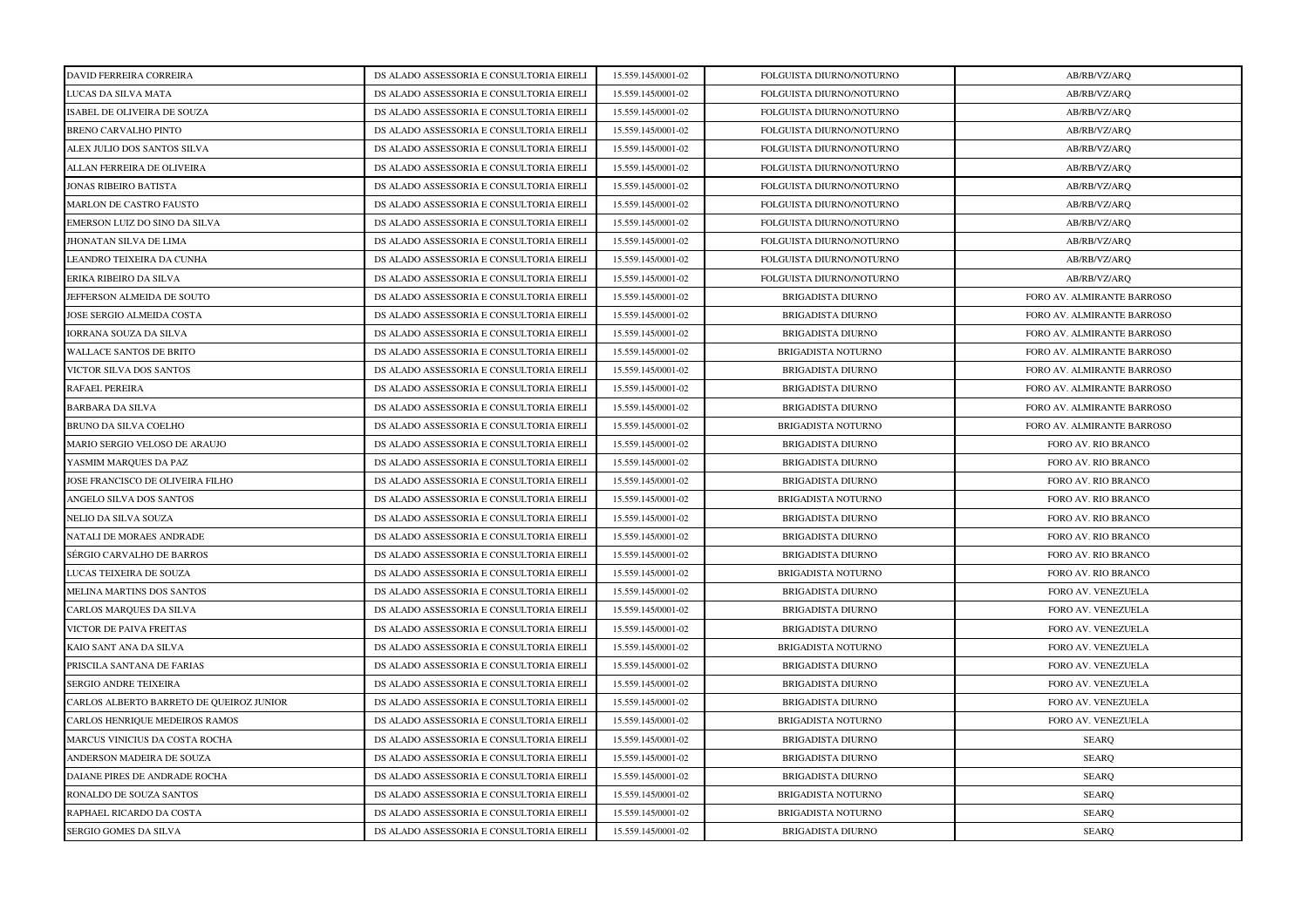| MARLON DE MOURA IGNACIO              | DS ALADO ASSESSORIA E CONSULTORIA EIRELI | 15.559.145/0001-02 | <b>BRIGADISTA DIURNO</b>    | <b>SEARQ</b>                  |
|--------------------------------------|------------------------------------------|--------------------|-----------------------------|-------------------------------|
| <b>EDSON DA SILVA</b>                | DS ALADO ASSESSORIA E CONSULTORIA EIRELI | 15.559.145/0001-02 | <b>BRIGADISTA DIURNO</b>    | <b>SEARQ</b>                  |
| CESAR ALEXANDRE INDIO DA CONCEIÇÃO   | DS ALADO ASSESSORIA E CONSULTORIA EIRELI | 15.559.145/0001-02 | BRIGADISTA NOTURNO          | <b>SEARQ</b>                  |
| EDUARDO ANTONIO TELES                | DS ALADO ASSESSORIA E CONSULTORIA EIRELI | 15.559.145/0001-02 | BRIGADISTA NOTURNO          | <b>SEARQ</b>                  |
| SIMONE FABÍOLA OLIVEIRA DA SILVA     | DS ALADO ASSESSORIA E CONSULTORIA EIRELI | 15.559.145/0001-02 | <b>BRIGADISTA DIURNO</b>    | <b>EQUADOR</b>                |
| EDSON MIRANDA SOUSA                  | DS ALADO ASSESSORIA E CONSULTORIA EIRELI | 15.559.145/0001-02 | <b>BRIGADISTA NOTURNO</b>   | <b>EQUADOR</b>                |
| <b>GABRIEL ALVINO DA SILVA</b>       | DS ALADO ASSESSORIA E CONSULTORIA EIRELI | 15.559.145/0001-02 | <b>BRIGADISTA DIURNO</b>    | <b>EQUADOR</b>                |
| ALESSANDRO DE OLIVEIRA MOTTA         | DS ALADO ASSESSORIA E CONSULTORIA EIRELI | 15.559.145/0001-02 | <b>BRIGADISTA NOTURNO</b>   | <b>EQUADOR</b>                |
| WALACE ROBERTO MARCAL MONTEIRO       | ELEVADORES VILLARTA LTDA                 | 54.222.401/0001-15 | <b>AUXILIAR DE MONTAGEM</b> | AV. VENEZUELA                 |
| ALEXANDER GOMES CUSTÓDIO             | <b>CETEST RIO LTDA</b>                   | 39.128.525/0001-42 | <b>SUPERVISOR</b>           | RIO BRANCO /ALMIRANTE BARROSO |
| ALEXSAND DE SOUZA DIAS               | <b>CETEST RIO LTDA</b>                   | 39.128.525/0001-42 | <b>AJUDANTE FÉRIAS</b>      | MÓVEL                         |
| ANDERSON LUIZ PIMENTEL ROSA          | <b>CETEST RIO LTDA</b>                   | 39.128.525/0001-42 | <b>MECÂNICO FÉRIAS</b>      | RIO BRANCO /ALMIRANTE BARROSO |
| ANDRE LUIZ DO NASCIMENTO             | <b>CETEST RIO LTDA</b>                   | 39.128.525/0001-42 | <b>AJUDANTE FÉRIAS</b>      | MÓVEL                         |
| ANTÔNIO SÉRGIO DA SILVA LIMA         | <b>CETEST RIO LTDA</b>                   | 39.128.525/0001-42 | <b>AJUDANTE</b>             | VENEZUELA                     |
| BRUNO CONCEIÇÃO DE JESUS             | <b>CETEST RIO LTDA</b>                   | 39.128.525/0001-42 | <b>AJUDANTE</b>             | RIO BRANCO /ALMIRANTE BARROSO |
| <b>CLEBER DE ALMEIDA VALENTE</b>     | <b>CETEST RIO LTDA</b>                   | 39.128.525/0001-42 | <b>SUPERVISOR</b>           | VENEZUELA                     |
| <b>DANIEL OLIVEIRA PIRES</b>         | <b>CETEST RIO LTDA</b>                   | 39.128.525/0001-42 | <b>ELETRICISTA</b>          | RIO BRANCO /ALMIRANTE BARROSO |
| DOUGLAS BERNARDO NORONHA             | <b>CETEST RIO LTDA</b>                   | 39.128.525/0001-42 | MECÂNICO                    | VENEZUELA                     |
| <b>GUILHERME SILVA ROCHA</b>         | <b>CETEST RIO LTDA</b>                   | 39.128.525/0001-42 | MECÂNICO                    | MÓVEL                         |
| HELIO ALEXANDRE DE OLIVEIRA CRUZ     | CETEST RIO LTDA                          | 39.128.525/0001-42 | <b>ELETRICISTA</b>          | VENEZUELA                     |
| <b>IGOR PINTO CABRAL</b>             | <b>CETEST RIO LTDA</b>                   | 39.128.525/0001-42 | MECÂNICO                    | VENEZUELA                     |
| <b>IURE RICARDO SOTERO RODRIGUES</b> | <b>CETEST RIO LTDA</b>                   | 39.128.525/0001-42 | <b>AJUDANTE</b>             | RIO BRANCO /ALMIRANTE BARROSO |
| JOAB DA SILVA AMARAL                 | CETEST RIO LTDA                          | 39.128.525/0001-42 | <b>AJUDANTE</b>             | MÓVEL                         |
| JONAS DA SILVA CRUZ                  | <b>CETEST RIO LTDA</b>                   | 39.128.525/0001-42 | MECÂNICO                    | VENEZUELA                     |
| JULIO CESAR GARÇÃO DE CARVALHO       | <b>CETEST RIO LTDA</b>                   | 39.128.525/0001-42 | MECÂNICO SUBST.             | RIO BRANCO /ALMIRANTE BARROSO |
| KAIO ANDREY J. B. MYNSSEN            | <b>CETEST RIO LTDA</b>                   | 39.128.525/0001-42 | MECÂNICO                    | RIO BRANCO /ALMIRANTE BARROSO |
| LEONARDO DE SOUZA MOURA              | <b>CETEST RIO LTDA</b>                   | 39.128.525/0001-42 | <b>AJUDANTE</b>             | RIO BRANCO /ALMIRANTE BARROSO |
| LUCAS ALVES DE FRANÇA                | <b>CETEST RIO LTDA</b>                   | 39.128.525/0001-42 | <b>AJUDANTE</b>             | VENEZUELA                     |
| LUCAS SILVEIRA DA COSTA SILVA        | <b>CETEST RIO LTDA</b>                   | 39.128.525/0001-42 | <b>AJUDANTE LICENÇA</b>     | RIO BRANCO /ALMIRANTE BARROSO |
| MARCELO DA PAIXÃO MORAES             | <b>CETEST RIO LTDA</b>                   | 39.128.525/0001-42 | MECÂNICO                    | MÓVEL                         |
| <b>MARCIO FERNANDES DOS SANTOS</b>   | <b>CETEST RIO LTDA</b>                   | 39.128.525/0001-42 | <b>SUPERVISOR</b>           | MÓVEL                         |
| MARCOS FELIPE DA SILVA DE OLIVEIRA   | <b>CETEST RIO LTDA</b>                   | 39.128.525/0001-42 | MECÂNICO                    | RIO BRANCO /ALMIRANTE BARROSO |
| MATEUS OLIVEIRA DA SILVA             | <b>CETEST RIO LTDA</b>                   | 39.128.525/0001-42 | <b>AJUDANTE</b>             | VENEZUELA                     |
| PEDRO LUIZ SOUZA DE JESUS            | <b>CETEST RIO LTDA</b>                   | 39.128.525/0001-42 | <b>MECÂNICO FÉRIAS</b>      | MÓVEL                         |
| RAFAEL DA SILVA DOMINGOS             | <b>CETEST RIO LTDA</b>                   | 39.128.525/0001-42 | MECÂNICO                    | MÓVEL                         |
| RAFAEL DAMASCENO DE SOUZA            | <b>CETEST RIO LTDA</b>                   | 39.128.525/0001-42 | AJUDANTE SUBST.             | MÓVEL                         |
| RAMON FERNANDES CERQUEIRA            | <b>CETEST RIO LTDA</b>                   | 39.128.525/0001-42 | AJUDANTE SUBST.             | MÓVEL                         |
| ROBERT WILLIANS SANTOS EUGENIO       | <b>CETEST RIO LTDA</b>                   | 39.128.525/0001-42 | AJUDANTE SUBST.             | RIO BRANCO /ALMIRANTE BARROSO |
| RODRIGO MUNIZ DE SOUZA AROEIRA       | CETEST RIO LTDA                          | 39.128.525/0001-42 | MECÂNICO SUBST.             | MÓVEL                         |
| SHALOM DO N. CAMPOS                  | <b>CETEST RIO LTDA</b>                   | 39.128.525/0001-42 | MECÂNICO                    | RIO BRANCO /ALMIRANTE BARROSO |
| THIAGO GOMES DA SILVA                | <b>CETEST RIO LTDA</b>                   | 39.128.525/0001-42 | AJUDANTE SUBST.             | RIO BRANCO /ALMIRANTE BARROSO |
| VINICIUS HUGO GOMES MACHADO          | <b>CETEST RIO LTDA</b>                   | 39.128.525/0001-42 | <b>AJUDANTE</b>             | RIO BRANCO /ALMIRANTE BARROSO |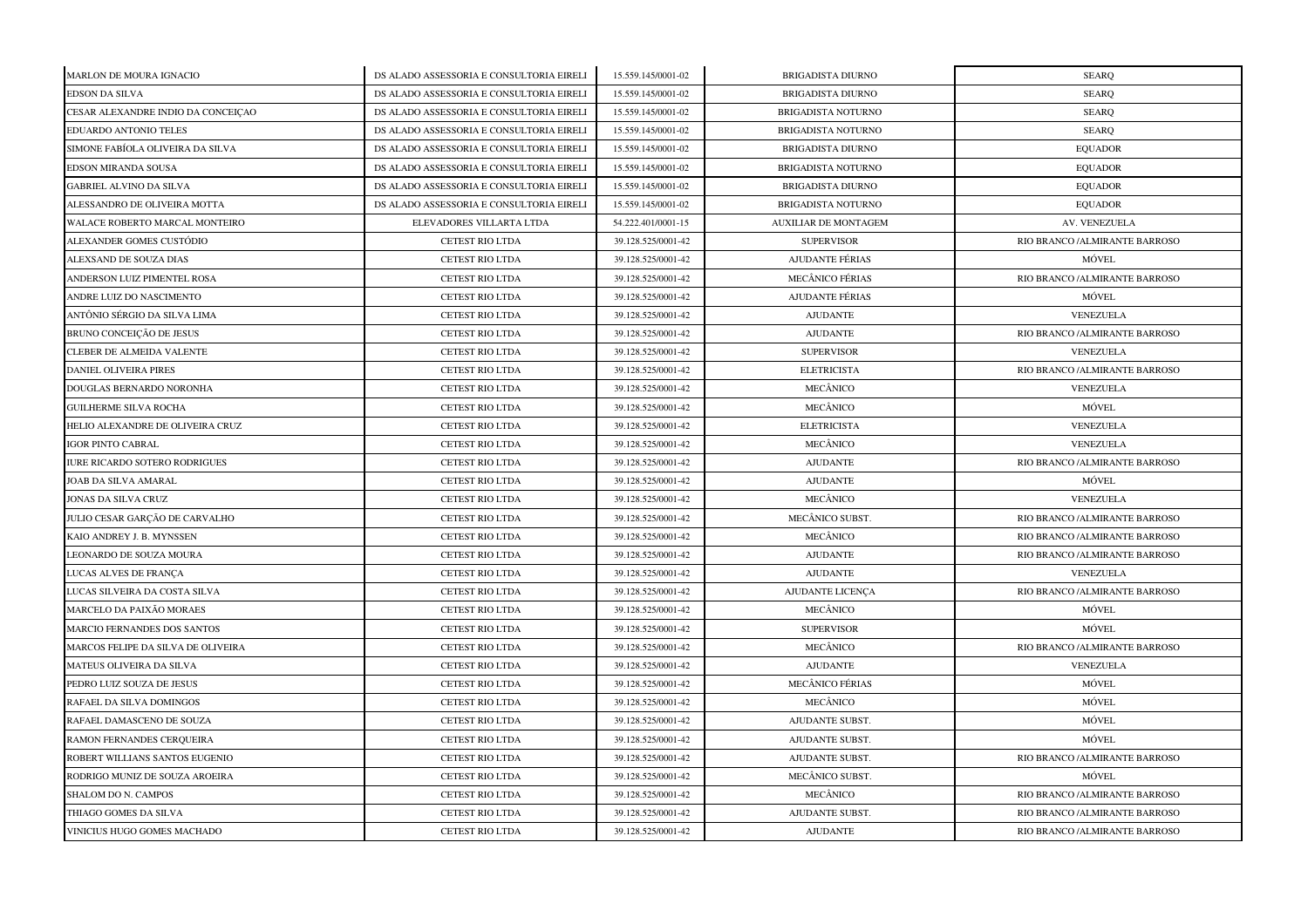| <b>ADAILTON DA COSTA ESTEVES</b>     | ELETRODATA ENGENHARIA EIRELI            | 16.099.194/0001-64 | <b>SERRALHEIRO</b>                   | NÚCLEOS 1, 2 E 3                              |
|--------------------------------------|-----------------------------------------|--------------------|--------------------------------------|-----------------------------------------------|
| AFONSO CELSO PEREIRA ALFREDO         | ELETRODATA ENGENHARIA EIRELI            | 16.099.194/0001-64 | SUPERVISOR SUBST.                    | NÚCLEO <sub>3</sub>                           |
| ANDERSON ROBERTO DA SILVA MENDES     | ELETRODATA ENGENHARIA EIRELI            | 16.099.194/0001-64 | <b>BOMBEIRO</b>                      | PETRÓPOLIS / TRÊS RIOS / MAGÉ (NÚCLEO 2)      |
| CARLOS EDUARDO GUIMARÃES DOS SANTOS  | ELETRODATA ENGENHARIA EIRELI            | 16.099.194/0001-64 | <b>BOMBEIRO</b>                      | VENEZUELA/EQUADOR/SÃO CRISTÓVÃO               |
| <b>CLAUDIO RODRIGUES NUNES</b>       | ELETRODATA ENGENHARIA EIRELI            | 16.099.194/0001-64 | <b>SUPERVISOR</b>                    | NÚCLEO 1                                      |
| <b>CLEITON SILVA DOS SANTOS</b>      | ELETRODATA ENGENHARIA EIRELI            | 16.099.194/0001-64 | <b>BOMBEIRO</b>                      | VENEZUELA / EQUADOR / S. CRISTÓVÃO (NÚCLEO 1) |
| EDILSON DE OLIVEIRA LIMA             | ELETRODATA ENGENHARIA EIRELI            | 16.099.194/0001-64 | <b>PEDREIRO</b>                      | NÚCLEO 3                                      |
| EDIVANDO GUIMARÃES LIMA              | ELETRODATA ENGENHARIA EIRELI            | 16.099.194/0001-64 | <b>GESSEIRO</b>                      | NÚCLEOS 1, 2 E 3                              |
| EDSON CARLOS DE BARROS CIRNE         | ELETRODATA ENGENHARIA EIRELI            | 16.099.194/0001-64 | <b>SUPERVISOR FÉRIAS</b>             | NÚCLEO <sub>3</sub>                           |
| EDUARDO DO NASCIMENTO FERNANDEZ      | ELETRODATA ENGENHARIA EIRELI            | 16.099.194/0001-64 | PEDREIRO                             | NÚCLEO 2                                      |
| FRANCISCO JORGE PEDROSA              | ELETRODATA ENGENHARIA EIRELI            | 16.099.194/0001-64 | <b>BOMBEIRO</b>                      | D. CAXIAS / S. J. MERITI / N.IGUAÇU           |
| <b>GERALDO PEREIRA DA SILVA</b>      | ELETRODATA ENGENHARIA EIRELI            | 16.099.194/0001-64 | <b>BOMBEIRO</b>                      | RIO BRANCO / ALM. BARROSO                     |
| IRINEU NOGUEIRA MANHAES JUNIOR       | ELETRODATA ENGENHARIA EIRELI            | 16.099.194/0001-64 | <b>BOMBEIRO</b>                      | MACAÉ / S. PEDRO DA ALDEIA (NÚCLEO 3)         |
| ISAQUE DE OLIVEIRA DA SILVA          | ELETRODATA ENGENHARIA EIRELI            | 16.099.194/0001-64 | <b>BOMBEIRO</b>                      | CAMPOS / ITAPERUNA                            |
| JOÃO CARLOS BATISTA DE OLIVEIRA      | ELETRODATA ENGENHARIA EIRELI            | 16.099.194/0001-64 | PEDREIRO                             | NÚCLEO 1                                      |
| JOSÉ SOARES MAIA                     | ELETRODATA ENGENHARIA EIRELI            | 16.099.194/0001-64 | <b>SUPERVISOR</b>                    | NUCLEO 2                                      |
| <b>LEONARDO VIEIRA</b>               | ELETRODATA ENGENHARIA EIRELI            | 16.099.194/0001-64 | <b>BOMBEIRO</b>                      | MACAÉ, S. PEDRO D'ALDEIA (NÚCLEO 3)           |
| LUCAS NASCIMENTO OLIVEIRA DE ALMEIDA | ELETRODATA ENGENHARIA EIRELI            | 16.099.194/0001-64 | AUX. MANUT.                          | NÚCLEO 1                                      |
| LUIZ CARLOS CORREA MENDONÇA          | ELETRODATA ENGENHARIA EIRELI            | 16.099.194/0001-64 | AUX. MANUT.                          | NITERÓI 1 E 2, SÃO GONÇALO (NÚCLEO 3)         |
| LUIZ FERNANDO DE CARVALHO            | ELETRODATA ENGENHARIA EIRELI            | 16.099.194/0001-64 | <b>BOMBEIRO</b>                      | RIO BRANCO / ALM. BARROSO                     |
| RONALDO JOSÉ DE SOUZA                | ELETRODATA ENGENHARIA EIRELI            | 16.099.194/0001-64 | <b>BOMBEIRO</b>                      | V. REDONDA / RESENDE / B. PIRAI (NÚCLEO 2)    |
| SERGIO ALVES PEREIRA                 | ELETRODATA ENGENHARIA EIRELI            | 16.099.194/0001-64 | AUX. MANUT.                          | NÚCLEO 2                                      |
| VITOR HUGO GOMES DA COSTA            | ELETRODATA ENGENHARIA EIRELI            | 16.099.194/0001-64 | <b>BOMBEIRO</b>                      | N. FRIBURGO, TERESÓPOLIS (NÚCLEO 3)           |
| AILTON SANTOS RESENDE                | CETEST MINAS ENGENHARIA E SERVIÇOS LTDA | 24.016.172/0001-11 | <b>ELETRICISTA</b>                   | <b>MAGÉ/TERESÓPOLIS</b>                       |
| AMAURI GUIMARÃES DA SILVA            | CETEST MINAS ENGENHARIA E SERVIÇOS LTDA | 24.016.172/0001-11 | <b>ELETRICISTA</b>                   | VENEZUELA, EQUADOR, SÃO CRISTÓVÃO             |
| ANDERSON Q. DA CONCEIÇÃO             | CETEST MINAS ENGENHARIA E SERVICOS LTDA | 24.016.172/0001-11 | OPERADOR DIURNO (PLANTON.)           | <b>ALMIRANTE</b>                              |
| CESAR MELO DE SOUZA                  | CETEST MINAS ENGENHARIA E SERVICOS LTDA | 24.016.172/0001-11 | <b>ELETRICISTA</b>                   | S.J.MERITI, D.CAXIAS, NOVA IGUAÇU             |
| CLAUDECIR PEREIRA DE LIMA            | CETEST MINAS ENGENHARIA E SERVIÇOS LTDA | 24.016.172/0001-11 | OPERADOR NOTURNO (PLANTON.)          | <b>ALMIRANTE</b>                              |
| DANIEL PINHEIRO DA C. SALVADOR       | CETEST MINAS ENGENHARIA E SERVICOS LTDA | 24.016.172/0001-11 | <b>ELETRICISTA</b>                   | S.P.A /MACAÉ                                  |
| ELIMAR AGUIAR DE SOUZA               | CETEST MINAS ENGENHARIA E SERVICOS LTDA | 24.016.172/0001-11 | SUPERVISOR (ELETROT.) - FÉRIAS       | <b>RIO BRANCO</b>                             |
| EMERSON SARDINHA DOS SANTOS          | CETEST MINAS ENGENHARIA E SERVIÇOS LTDA | 24.016.172/0001-11 | <b>ELETRICISTA</b>                   | CAMPOS DOS GOYTACAZESITAPERUNA                |
| FÁBIO MAURÍCIO DE SOUZA              | CETEST MINAS ENGENHARIA E SERVIÇOS LTDA | 24.016.172/0001-11 | ELETRICISTA - SUBST.                 | RIO BRANCO, NITERÓI/ SÃO GONÇALO              |
| FERNANDO JOSÉ DOS SANTOS JÚNIOR      | CETEST MINAS ENGENHARIA E SERVIÇOS LTDA | 24.016.172/0001-11 | ELETRICISTA E SUBST.                 | <b>RIO BRANCO</b>                             |
| GILBERTO SANTOS DE ASSIS COSTA       | CETEST MINAS ENGENHARIA E SERVIÇOS LTDA | 24.016.172/0001-11 | OPERADOR DIURNO (PLANTON.) -FÉRIAS   | RIO BRANCO                                    |
| GILENO MATOS DE CARVALHO             | CETEST MINAS ENGENHARIA E SERVIÇOS LTDA | 24.016.172/0001-11 | <b>ELETRICISTA</b>                   | <b>RIO BRANCO</b>                             |
| HÉLIO RICARDO C. DE ABREU            | CETEST MINAS ENGENHARIA E SERVICOS LTDA | 24.016.172/0001-11 | OPERADOR NOTURNO (PLANTONISTA)       | <b>RIO BRANCO</b>                             |
| JOÃO BATISTA DE SOUZA                | CETEST MINAS ENGENHARIA E SERVIÇOS LTDA | 24.016.172/0001-11 | <b>ELETRICISTA</b>                   | VOLTA REDONDA, BARRA DO PIRAÍ, RESENDE        |
| JORGE LUIZ BORGES GREGÓRIO           | CETEST MINAS ENGENHARIA E SERVICOS LTDA | 24.016.172/0001-11 | OPERADOR NOTURNO (PLANTON.) E SUBST. | VENEZUELA                                     |
| JORGE MARTINS DE OLIVEIRA            | CETEST MINAS ENGENHARIA E SERVICOS LTDA | 24.016.172/0001-11 | ELETRICISTA - FÉRIAS                 | NITERÓI/ SÃO GONCALO                          |
| JULIO CESAR DA SILVA                 | CETEST MINAS ENGENHARIA E SERVIÇOS LTDA | 24.016.172/0001-11 | OPERADOR DIURNO (PLANTONISTA)        | VENEZUELA                                     |
| LUCIANO ALVES BARBOSA                | CETEST MINAS ENGENHARIA E SERVIÇOS LTDA | 24.016.172/0001-11 | ELETRICISTA E SUBST.                 | RIO BRANCO, VENEZUELA                         |
| MARCIANO LUIZ DE LACERDA             | CETEST MINAS ENGENHARIA E SERVIÇOS LTDA | 24.016.172/0001-11 | <b>ELETRICISTA</b>                   | PETRÓPOLIS, TRÊS RIOS                         |
|                                      |                                         |                    |                                      |                                               |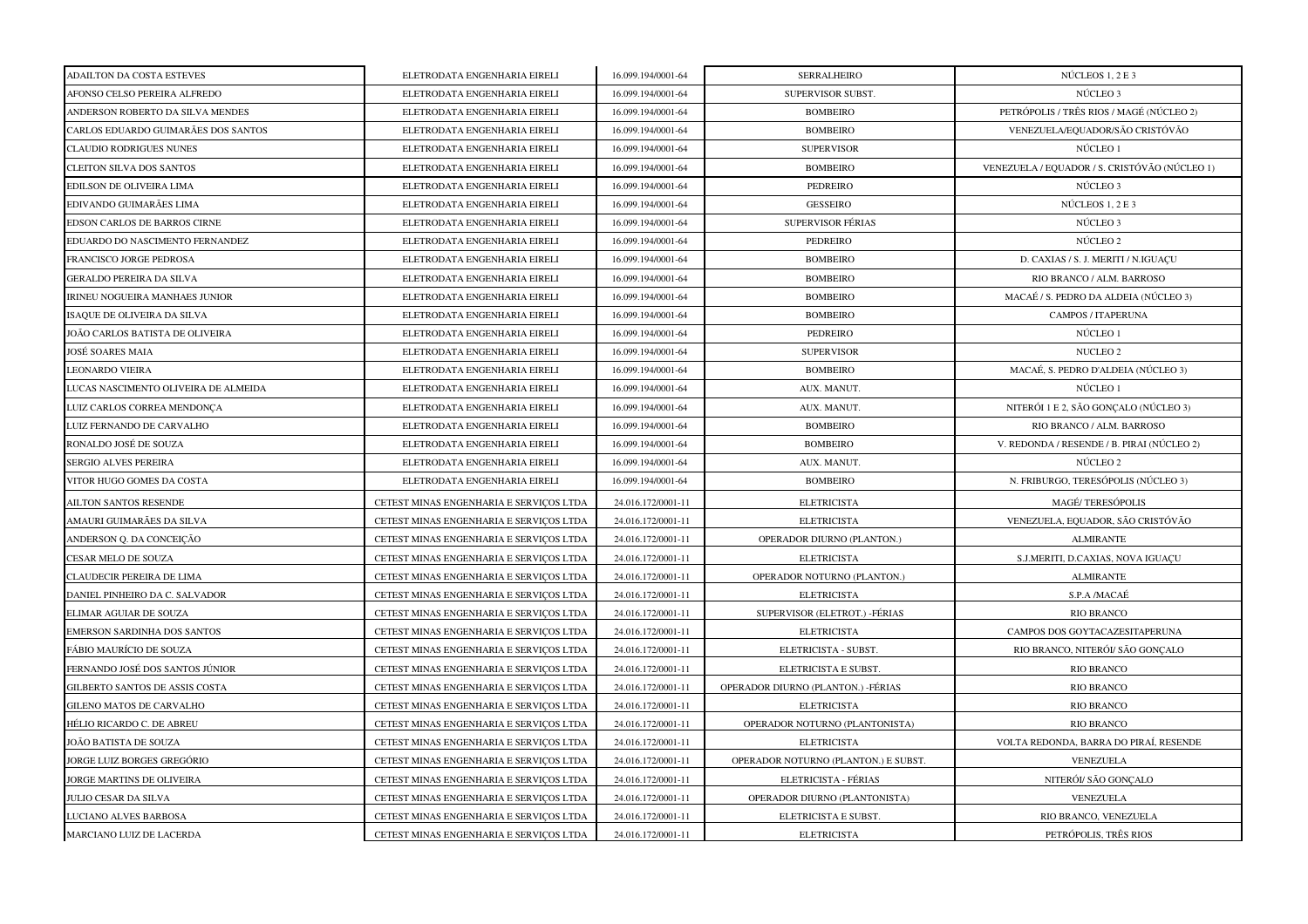| MARCO AURÉLIO DE OLIVEIRA       | CETEST MINAS ENGENHARIA E SERVIÇOS LTDA | 24.016.172/0001-11 | OPERADOR DIURNO (PLANTONISTA)  | VENEZUELA                         |
|---------------------------------|-----------------------------------------|--------------------|--------------------------------|-----------------------------------|
| MARCOS LUIZ NOBRE CRUZ          | CETEST MINAS ENGENHARIA E SERVIÇOS LTDA | 24.016.172/0001-11 | OPERADOR NOTURNO (PLANTONISTA) | <b>RIO BRANCO</b>                 |
| PAULO ROBERTO N. CARVALHO       | CETEST MINAS ENGENHARIA E SERVIÇOS LTDA | 24.016.172/0001-11 | OPERADOR NOTURNO (PLANTONISTA) | <b>ALMIRANTE</b>                  |
| RAFAEL FERREIRA R. ALFREDO      | CETEST MINAS ENGENHARIA E SERVIÇOS LTDA | 24.016.172/0001-11 | ELETRICISTA FÉRIAS             | <b>RIO BRANCO</b>                 |
| RAFAEL SANTOS DE ASSIS COSTA    | CETEST MINAS ENGENHARIA E SERVIÇOS LTDA | 24.016.172/0001-11 | <b>ELETRICISTA</b>             | VENEZUELA, EQUADOR, SÃO CRISTÓVÃO |
| REGINALDO FREIMAM               | CETEST MINAS ENGENHARIA E SERVIÇOS LTDA | 24.016.172/0001-11 | <b>ELETRICISTA</b>             | <b>FRIBURGO</b>                   |
| ROBERTO NASCIMENTO CARVALHO     | CETEST MINAS ENGENHARIA E SERVIÇOS LTDA | 24.016.172/0001-11 | OPERADOR NOTURNO (PLANTON.)    | VENEZUELA                         |
| ROGÉRIO CHAGAS SANTOS           | CETEST MINAS ENGENHARIA E SERVIÇOS LTDA | 24.016.172/0001-11 | ELETRICISTA - SUBST.           | <b>RIO BRANCO</b>                 |
| SÉRGIO SOARES DE SOUZA          | CETEST MINAS ENGENHARIA E SERVIÇOS LTDA | 24.016.172/0001-11 | OPERADOR DIURNO (PLANT.)       | <b>RIO BRANCO</b>                 |
| WILBERT DA SILVA HIPÓLITO       | CETEST MINAS ENGENHARIA E SERVIÇOS LTDA | 24.016.172/0001-11 | OPERADOR DIURNO (PLANTONISTA)  | <b>ALMIRANTE</b>                  |
| WILLIAN GOMES DE LIMA           | CETEST MINAS ENGENHARIA E SERVIÇOS LTDA | 24.016.172/0001-11 | SUPERVISOR (ELETROT.)          | VENEZUELA                         |
| EDSOELENA DE F. R.              | SELETTI SERVICOS E COMERCIO EIRELI      | 23.475.070/0001-00 | AUX.SERV.GERAIS                | <b>BARRA DO PIRAI</b>             |
| ODAIR JOSE DA SILVA             | SELETTI SERVICOS E COMERCIO EIRELI      | 23.475.070/0001-00 | <b>AUX.SERV.GERAIS</b>         | <b>BARRA DO PIRAI</b>             |
| CATIA APERECIDA DA S.           | SELETTI SERVICOS E COMERCIO EIRELI      | 23.475.070/0001-00 | <b>AUX.SERV.GERAIS</b>         | <b>RESENDE</b>                    |
| EMANOEL N. CAMPOS               | SELETTI SERVICOS E COMERCIO EIRELI      | 23.475.070/0001-00 | <b>AUX.SERV.GERAIS</b>         | <b>RESENDE</b>                    |
| ARIADNE T. MACHADO              | SELETTI SERVICOS E COMERCIO EIRELI      | 23.475.070/0001-00 | <b>AUX.SERV.GERAIS</b>         | <b>VOLTA REDONDA</b>              |
| JULIANA CRISTINA                | SELETTI SERVICOS E COMERCIO EIRELI      | 23.475.070/0001-00 | <b>AUX.SERV.GERAIS</b>         | <b>VOLTA REDONDA</b>              |
| <b>INDOMAR S. DE OLIVEIRA</b>   | SELETTI SERVICOS E COMERCIO EIRELI      | 23.475.070/0001-00 | <b>AUX.SERV.GERAIS</b>         | <b>VOLTA REDONDA</b>              |
| MARCIA DA CONCEIÇÃO             | SELETTI SERVICOS E COMERCIO EIRELI      | 23.475.070/0001-00 | <b>AUX.SERV.GERAIS</b>         | VOLTA REDONDA                     |
| RITA DE CASSIA MOREIRA          | SELETTI SERVICOS E COMERCIO EIRELI      | 23.475.070/0001-00 | <b>AUX.SERV.GERAIS</b>         | <b>VOLTA REDONDA</b>              |
| ANGELA MARIA S. F. DE JESUS     | SELETTI SERVICOS E COMERCIO EIRELI      | 23.475.070/0001-00 | AUX.SERV.GERAIS                | CAMPOS DOS GOYTACAZES             |
| MARIA APARECIDA P. DOS SANTOS   | SELETTI SERVICOS E COMERCIO EIRELI      | 23.475.070/0001-00 | AUX.SERV.GERAIS                | CAMPOS DOS GOYTACAZES             |
| WALLACE DE SOUZA FONSECA        | SELETTI SERVICOS E COMERCIO EIRELI      | 23.475.070/0001-00 | <b>AUX.SERV.GERAIS</b>         | CAMPOS DOS GOYTACAZES             |
| ROGERIA DO N. V. SILVEIRA       | SELETTI SERVICOS E COMERCIO EIRELI      | 23.475.070/0001-00 | AUX.SERV.GERAIS                | <b>ITAPERUNA</b>                  |
| SEBASTIÃO KLEBER SILVEIRA       | SELETTI SERVICOS E COMERCIO EIRELI      | 23.475.070/0001-00 | AUX.SERV.GERAIS                | <b>ITAPERUNA</b>                  |
| ANTONIO JOSE DE S. DA CONCEIÇÃO | SELETTI SERVICOS E COMERCIO EIRELI      | 23.475.070/0001-00 | <b>AUX.SERV.GERAIS</b>         | MACAÉ                             |
| SAMATHA S. DE OLIVEIRA          | SELETTI SERVICOS E COMERCIO EIRELI      | 23.475.070/0001-00 | <b>AUX.SERV.GERAIS</b>         | MACAÉ                             |
| DIANA DEBORA G. MORAIS          | SELETTI SERVICOS E COMERCIO EIRELI      | 23.475.070/0001-00 | <b>AUX.SERV.GERAIS</b>         | DUQUE DE CAXIAS                   |
| ELIANE DOS SANTOS FREITAS       | SELETTI SERVICOS E COMERCIO EIRELI      | 23.475.070/0001-00 | <b>AUX.SERV.GERAIS</b>         | <b>DUQUE DE CAXIAS</b>            |
| <b>IORGE LUIZ DOS SANTOS</b>    | SELETTI SERVICOS E COMERCIO EIRELI      | 23.475.070/0001-00 | <b>AUX.SERV.GERAIS</b>         | <b>DUQUE DE CAXIAS</b>            |
| MARCIA Mº DE O. ARAUJO          | SELETTI SERVICOS E COMERCIO EIRELI      | 23.475.070/0001-00 | AUX.SERV.GERAIS                | <b>DUQUE DE CAXIAS</b>            |
| ALEXANDRE DE S. SANTANA         | SELETTI SERVICOS E COMERCIO EIRELI      | 23.475.070/0001-00 | <b>AUX.SERV.GERAIS</b>         | MAGÉ                              |
| MAGNA CARVALHO DA SILVA         | SELETTI SERVICOS E COMERCIO EIRELI      | 23.475.070/0001-00 | AUX.SERV.GERAIS                | MAGÉ                              |
| IRIS CAROLINE F. SILVA          | SELETTI SERVICOS E COMERCIO EIRELI      | 23.475.070/0001-00 | AUX.SERV.GERAIS                | SÃO JOÃO DO MERITI                |
| <b>JAIRO GOMES BARBOZA</b>      | SELETTI SERVICOS E COMERCIO EIRELI      | 23.475.070/0001-00 | AUX.SERV.GERAIS                | SÃO JOÃO DO MERITI                |
| JUCIA CRISTINA N. DA SILVA      | SELETTI SERVICOS E COMERCIO EIRELI      | 23.475.070/0001-00 | <b>AUX.SERV.GERAIS</b>         | SÃO JOÃO DO MERITI                |
| LUIS CARLOS DE OLIVEIRA         | SELETTI SERVICOS E COMERCIO EIRELI      | 23.475.070/0001-00 | <b>AUX.SERV.GERAIS</b>         | SÃO JOÃO DO MERITI                |
| MARIA LUCIA F. DA S. CAVALCANTE | SELETTI SERVICOS E COMERCIO EIRELI      | 23.475.070/0001-00 | <b>AUX.SERV.GERAIS</b>         | SÃO JOÃO DO MERITI                |
| MARLENE APARECIDA R. DA SILVA   | SELETTI SERVICOS E COMERCIO EIRELI      | 23.475.070/0001-00 | <b>AUX.SERV.GERAIS</b>         | SÃO JOÃO DO MERITI                |
| TAMIRES DE MOURA IGNACIO        | SELETTI SERVICOS E COMERCIO EIRELI      | 23.475.070/0001-00 | <b>AUX.SERV.GERAIS</b>         | SÃO JOÃO DO MERITI                |
| ADRIANA FILISMINA DA C. IVO     | SELETTI SERVICOS E COMERCIO EIRELI      | 23.475.070/0001-00 | <b>AUX.SERV.GERAIS</b>         | <b>TERESÓPOLIS</b>                |
| MARCO ANDRE DA SILVA            | SELETTI SERVICOS E COMERCIO EIRELI      | 23.475.070/0001-00 | AUX.SERV.GERAIS                | <b>TERESÓPOLIS</b>                |
|                                 |                                         |                    |                                |                                   |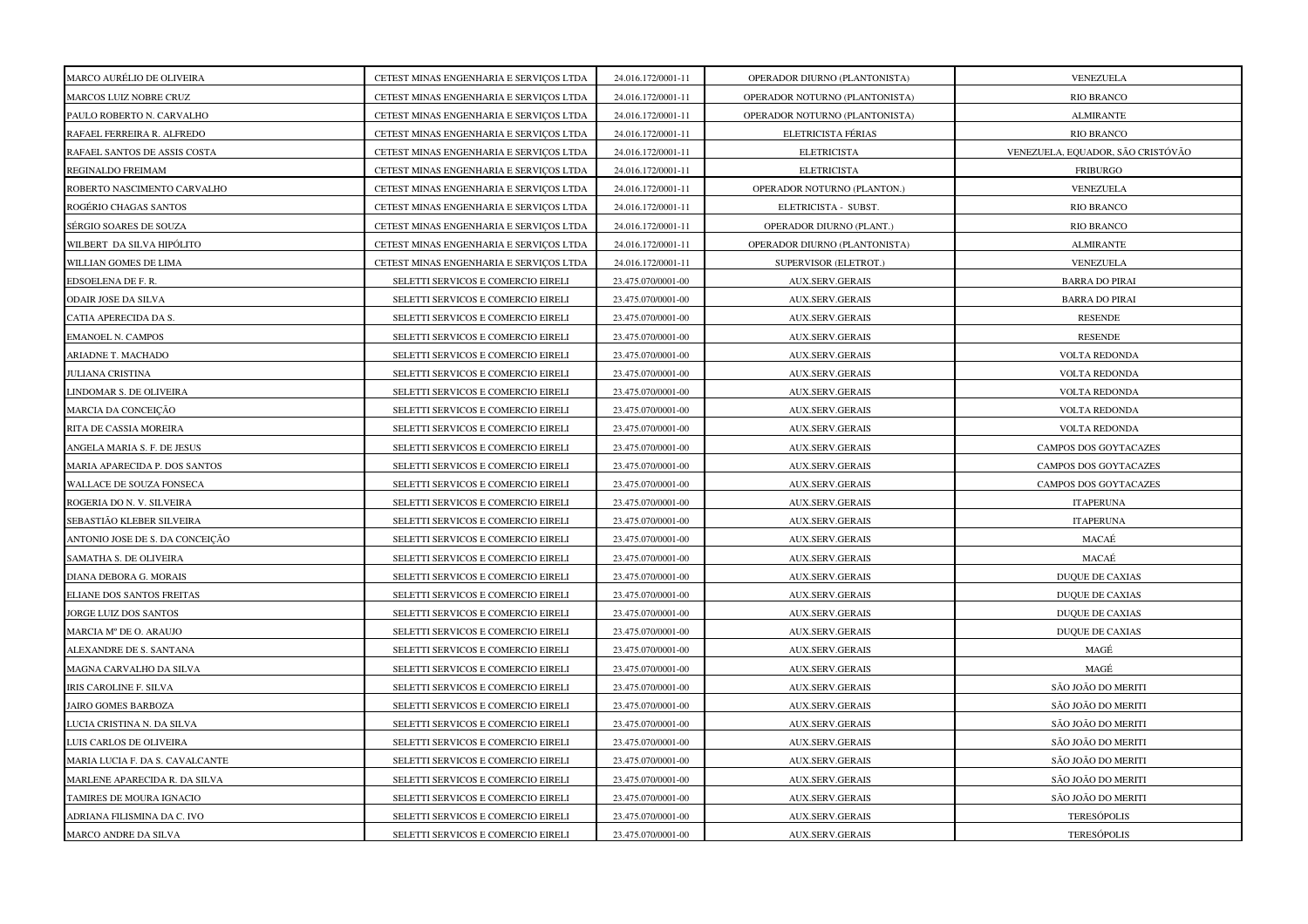| DAVID A. DA SILVA          | SELETTI SERVICOS E COMERCIO EIRELI | 23.475.070/0001-00 | <b>AUX.SERV.GERAIS</b> | NITERÓI I                           |
|----------------------------|------------------------------------|--------------------|------------------------|-------------------------------------|
| LUCIANA DOS SANTOS         | SELETTI SERVICOS E COMERCIO EIRELI | 23.475.070/0001-00 | <b>AUX.SERV.GERAIS</b> | NITERÓI I                           |
| <b>MONICA FERNADES</b>     | SELETTI SERVICOS E COMERCIO EIRELI | 23.475.070/0001-00 | <b>AUX.SERV.GERAIS</b> | NITERÓI I                           |
| PAULA FERNANDA SILVA       | SELETTI SERVICOS E COMERCIO EIRELI | 23.475.070/0001-00 | <b>AUX.SERV.GERAIS</b> | NITERÓI I                           |
| PEDRINA GONCALVES          | SELETTI SERVICOS E COMERCIO EIRELI | 23.475.070/0001-00 | <b>AUX.SERV.GERAIS</b> | NITERÓI I                           |
| ALEX SOUZA DA SILVA        | SELETTI SERVICOS E COMERCIO EIRELI | 23.475.070/0001-00 | <b>AUX.SERV.GERAIS</b> | NITERÓI II                          |
| ANA CLAUDIA SILVA          | SELETTI SERVICOS E COMERCIO EIRELI | 23.475.070/0001-00 | <b>AUX.SERV.GERAIS</b> | NITERÓI II                          |
| ELIZETE R. DOS SANTOS      | SELETTI SERVICOS E COMERCIO EIRELI | 23.475.070/0001-00 | AUX.SERV.GERAIS        | NITERÓI II                          |
| JOSE CARLOS S. AREAS       | SELETTI SERVICOS E COMERCIO EIRELI | 23.475.070/0001-00 | <b>AUX.SERV.GERAIS</b> | NITERÓI II                          |
| JOÃO DO NASCIMENTO         | SELETTI SERVICOS E COMERCIO EIRELI | 23.475.070/0001-00 | <b>AUX.SERV.GERAIS</b> | SÃO PEDRO DA ALDEIA                 |
| <b>JUCIANA DA SILVA</b>    | SELETTI SERVICOS E COMERCIO EIRELI | 23.475.070/0001-00 | <b>AUX.SERV.GERAIS</b> | SÃO PEDRO DA ALDEIA                 |
| <b>JUCIANE SOUZA NUNES</b> | SELETTI SERVICOS E COMERCIO EIRELI | 23.475.070/0001-00 | AUX.SERV.GERAIS        | SÃO PEDRO DA ALDEIA                 |
| ALBERTO LIMA DA SILVA      | SELETTI SERVICOS E COMERCIO EIRELI | 23.475.070/0001-00 | <b>AUX.SERV.GERAIS</b> | <b>ANGRA DOS REIS</b>               |
| ANDRE LUIZ DA SILVA        | SELETTI SERVICOS E COMERCIO EIRELI | 23.475.070/0001-00 | <b>AUX.SERV.GERAIS</b> | PETRÓPOLIS                          |
| <b>HELIO SOARES</b>        | SELETTI SERVICOS E COMERCIO EIRELI | 23.475.070/0001-00 | <b>AUX.SERV.GERAIS</b> | PETRÓPOLIS                          |
| <b>JIDIA DA COSTA</b>      | SELETTI SERVICOS E COMERCIO EIRELI | 23.475.070/0001-00 | <b>AUX.SERV.GERAIS</b> | PETRÓPOLIS                          |
| VALDIR JOSE DE SOUZA       | SELETTI SERVICOS E COMERCIO EIRELI | 23.475.070/0001-00 | <b>AUX.SERV.GERAIS</b> | PETRÓPOLIS                          |
| ALINE DE SOUZA             | SELETTI SERVICOS E COMERCIO EIRELI | 23.475.070/0001-00 | <b>AUX.SERV.GERAIS</b> | TRÊS RIOS                           |
| <b>BRAULIO DE OLIVEIRA</b> | SELETTI SERVICOS E COMERCIO EIRELI | 23.475.070/0001-00 | <b>AUX.SERV.GERAIS</b> | TRÊS RIOS                           |
| <b>JANDERSON CARLOS</b>    | SELETTI SERVICOS E COMERCIO EIRELI | 23.475.070/0001-00 | <b>AUX.SERV.GERAIS</b> | <b>NOVA FRIBURGO</b>                |
| <b>MISLENE PAMELA</b>      | SELETTI SERVICOS E COMERCIO EIRELI | 23.475.070/0001-00 | AUX.SERV.GERAIS        | <b>NOVA FRIBURGO</b>                |
| <b>VICTOR BRUNO</b>        | SELETTI SERVICOS E COMERCIO EIRELI | 23.475.070/0001-00 | <b>AUX.SERV.GERAIS</b> | <b>NOVA FRIBURGO</b>                |
| ADRIANA MOREIRA            | SELETTI SERVICOS E COMERCIO EIRELI | 23.475.070/0001-00 | COPEIRA                | SEDE ADMINISTRATIVA/ RIO DE JANEIRO |
| <b>AGNALDO SANTOS</b>      | SELETTI SERVICOS E COMERCIO EIRELI | 23.475.070/0001-00 | <b>ENCARREGADO</b>     | SEDE ADMINISTRATIVA/ RIO DE JANEIRO |
| ALEX DA SILVA              | SELETTI SERVICOS E COMERCIO EIRELI | 23.475.070/0001-00 | <b>AUX.SERV.GERAIS</b> | SEDE ADMINISTRATIVA/ RIO DE JANEIRO |
| <b>ALMIR SANTOS</b>        | SELETTI SERVICOS E COMERCIO EIRELI | 23.475.070/0001-00 | <b>AUX.SERV.GERAIS</b> | SEDE ADMINISTRATIVA/ RIO DE JANEIRO |
| ANA PAULA CURTY            | SELETTI SERVICOS E COMERCIO EIRELI | 23.475.070/0001-00 | <b>AUX.SERV.GERAIS</b> | SEDE ADMINISTRATIVA/ RIO DE JANEIRO |
| <b>CAMILA FERNANDES</b>    | SELETTI SERVICOS E COMERCIO EIRELI | 23.475.070/0001-00 | <b>AUX.SERV.GERAIS</b> | SEDE ADMINISTRATIVA/ RIO DE JANEIRO |
| <b>CLAUDIA ROZENDO</b>     | SELETTI SERVICOS E COMERCIO EIRELI | 23.475.070/0001-00 | <b>AUX.SERV.GERAIS</b> | SEDE ADMINISTRATIVA/ RIO DE JANEIRO |
| <b>CRISTINA RAMOS</b>      | SELETTI SERVICOS E COMERCIO EIRELI | 23.475.070/0001-00 | <b>ENCARREGADO</b>     | SEDE ADMINISTRATIVA/ RIO DE JANEIRO |
| DEIVISON PASSOS            | SELETTI SERVICOS E COMERCIO EIRELI | 23.475.070/0001-00 | <b>AUX.SERV.GERAIS</b> | SEDE ADMINISTRATIVA/ RIO DE JANEIRO |
| DRIELI DO NASCIMENTO       | SELETTI SERVICOS E COMERCIO EIRELI | 23.475.070/0001-00 | <b>AUX.SERV.GERAIS</b> | SEDE ADMINISTRATIVA/ RIO DE JANEIRO |
| ESTHER S. DE OLIVEIRA      | SELETTI SERVICOS E COMERCIO EIRELI | 23.475.070/0001-00 | <b>RECEPCIONISTA</b>   | SEDE ADMINISTRATIVA/ RIO DE JANEIRO |
| <b>GILSON ALVES</b>        | SELETTI SERVICOS E COMERCIO EIRELI | 23.475.070/0001-00 | <b>AUX.SERV.GERAIS</b> | SEDE ADMINISTRATIVA/ RIO DE JANEIRO |
| <b>JAIME DA SILVA</b>      | SELETTI SERVICOS E COMERCIO EIRELI | 23.475.070/0001-00 | <b>AUX.SERV.GERAIS</b> | SEDE ADMINISTRATIVA/ RIO DE JANEIRO |
| LEANDRO SILVA              | SELETTI SERVICOS E COMERCIO EIRELI | 23.475.070/0001-00 | <b>AUX.SERV.GERAIS</b> | SEDE ADMINISTRATIVA/ RIO DE JANEIRO |
| <b>JUCAS MATEUS</b>        | SELETTI SERVICOS E COMERCIO EIRELI | 23.475.070/0001-00 | <b>AUX.SERV.GERAIS</b> | SEDE ADMINISTRATIVA/ RIO DE JANEIRO |
| LUCIENE FERREIRA           | SELETTI SERVICOS E COMERCIO EIRELI | 23.475.070/0001-00 | <b>AUX.SERV.GERAIS</b> | SEDE ADMINISTRATIVA/ RIO DE JANEIRO |
| MARIA ADACILDA             | SELETTI SERVICOS E COMERCIO EIRELI | 23.475.070/0001-00 | <b>AUX.SERV.GERAIS</b> | SEDE ADMINISTRATIVA/ RIO DE JANEIRO |
| MICHEL ANDERSON            | SELETTI SERVICOS E COMERCIO EIRELI | 23.475.070/0001-00 | <b>AUX.SERV.GERAIS</b> | SEDE ADMINISTRATIVA/ RIO DE JANEIRO |
| ROSANA MARIA               | SELETTI SERVICOS E COMERCIO EIRELI | 23.475.070/0001-00 | <b>AUX.SERV.GERAIS</b> | SEDE ADMINISTRATIVA/ RIO DE JANEIRO |
| ROSANGELA LUCIA            | SELETTI SERVICOS E COMERCIO EIRELI | 23.475.070/0001-00 | AUX.SERV.GERAIS        | SEDE ADMINISTRATIVA/ RIO DE JANEIRO |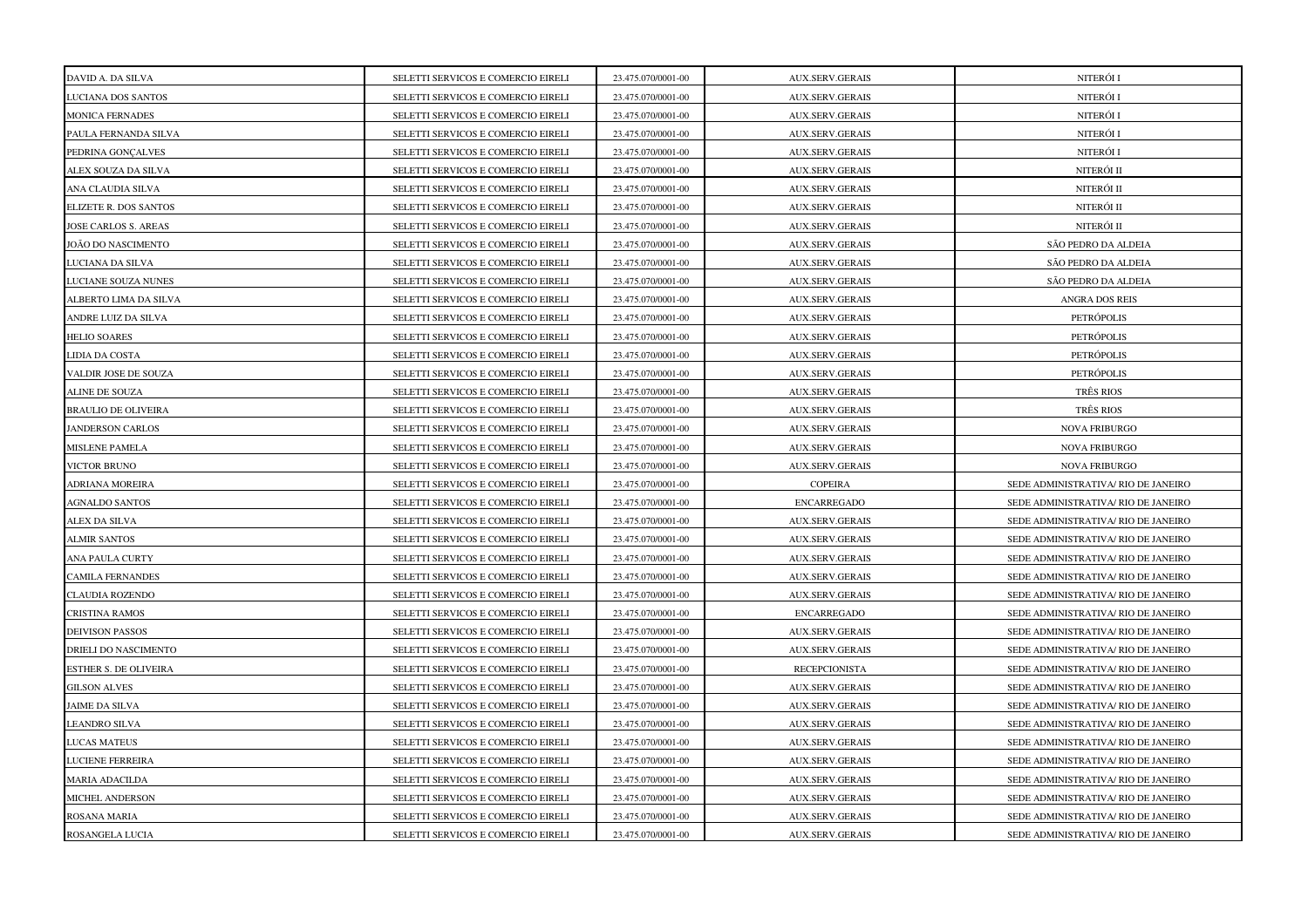| ROSENI LORENÇO            | SELETTI SERVICOS E COMERCIO EIRELI | 23.475.070/0001-00 | <b>AUX.SERV.GERAIS</b>     | SEDE ADMINISTRATIVA/ RIO DE JANEIRO |
|---------------------------|------------------------------------|--------------------|----------------------------|-------------------------------------|
| ROSILANE MARTINS          | SELETTI SERVICOS E COMERCIO EIRELI | 23.475.070/0001-00 | <b>AUX.SERV.GERAIS</b>     | SEDE ADMINISTRATIVA/ RIO DE JANEIRO |
| SHEYLA SILVA              | SELETTI SERVICOS E COMERCIO EIRELI | 23.475.070/0001-00 | SUPERVISORA ADMINISTRATIVA | SEDE ADMINISTRATIVA/ RIO DE JANEIRO |
| YASMIN MARTINS            | SELETTI SERVICOS E COMERCIO EIRELI | 23.475.070/0001-00 | <b>AUX.SERV.GERAIS</b>     | SEDE ADMINISTRATIVA/ RIO DE JANEIRO |
| <b>ZENI MIRANDA</b>       | SELETTI SERVICOS E COMERCIO EIRELI | 23.475.070/0001-00 | <b>AUX.SERV.GERAIS</b>     | SEDE ADMINISTRATIVA/ RIO DE JANEIRO |
| ADENILSO MELLO            | SELETTI SERVICOS E COMERCIO EIRELI | 23.475.070/0001-00 | <b>AUX.SERV.GERAIS</b>     | EQUADOR/ RIO DE JANEIRO             |
| ANDERSON DE OLIVEIRA      | SELETTI SERVICOS E COMERCIO EIRELI | 23.475.070/0001-00 | AUXILIAR DE ALMOXARIFADO   | EQUADOR/ RIO DE JANEIRO             |
| <b>DAVI VELTRI</b>        | SELETTI SERVICOS E COMERCIO EIRELI | 23.475.070/0001-00 | AUXILIAR DE ALMOXARIFADO   | EQUADOR/ RIO DE JANEIRO             |
| <b>EDSON FILIPE</b>       | SELETTI SERVICOS E COMERCIO EIRELI | 23.475.070/0001-00 | AUX.SERV.GERAIS            | EQUADOR/ RIO DE JANEIRO             |
| ERALDO FRANCISCO          | SELETTI SERVICOS E COMERCIO EIRELI | 23.475.070/0001-00 | <b>AUX.SERV.GERAIS</b>     | EQUADOR/ RIO DE JANEIRO             |
| FABIANO VENTURA           | SELETTI SERVICOS E COMERCIO EIRELI | 23.475.070/0001-00 | <b>AUX.SERV.GERAIS</b>     | EQUADOR/ RIO DE JANEIRO             |
| JOÃO VICTOR C. CARDOSO    | SELETTI SERVICOS E COMERCIO EIRELI | 23.475.070/0001-00 | <b>AUX.SERV.GERAIS</b>     | EQUADOR/ RIO DE JANEIRO             |
| JOSE ANTONIO FILHO        | SELETTI SERVICOS E COMERCIO EIRELI | 23.475.070/0001-00 | <b>AUX.SERV.GERAIS</b>     | EQUADOR/ RIO DE JANEIRO             |
| LUCIANO ROCHA             | SELETTI SERVICOS E COMERCIO EIRELI | 23.475.070/0001-00 | <b>AUX.SERV.GERAIS</b>     | EQUADOR/ RIO DE JANEIRO             |
| <b>ADRIANA SANTOS</b>     | SELETTI SERVICOS E COMERCIO EIRELI | 23.475.070/0001-00 | <b>AUX.SERV.GERAIS</b>     | RIO BRANCO/ RIO DE JANEIRO          |
| ADRIANO LUIZ PEREIRA      | SELETTI SERVICOS E COMERCIO EIRELI | 23.475.070/0001-00 | <b>AUX.SERV.GERAIS</b>     | RIO BRANCO/ RIO DE JANEIRO          |
| <b>ANDRE LUIZ ROSA</b>    | SELETTI SERVICOS E COMERCIO EIRELI | 23.475.070/0001-00 | <b>AUX.SERV.GERAIS</b>     | RIO BRANCO/ RIO DE JANEIRO          |
| ANDREA ANDRADE            | SELETTI SERVICOS E COMERCIO EIRELI | 23.475.070/0001-00 | <b>AUX.SERV.GERAIS</b>     | RIO BRANCO/ RIO DE JANEIRO          |
| <b>ANTONIO ROBERTO</b>    | SELETTI SERVICOS E COMERCIO EIRELI | 23.475.070/0001-00 | AUX.SERV.GERAIS            | RIO BRANCO/ RIO DE JANEIRO          |
| ARLINDO ALMEIDA           | SELETTI SERVICOS E COMERCIO EIRELI | 23.475.070/0001-00 | <b>AUX.SERV.GERAIS</b>     | RIO BRANCO/ RIO DE JANEIRO          |
| CLEYTON FERREIRA          | SELETTI SERVICOS E COMERCIO EIRELI | 23.475.070/0001-00 | AUX.SERV.GERAIS            | RIO BRANCO/ RIO DE JANEIRO          |
| <b>DANIELE DE FATIMA</b>  | SELETTI SERVICOS E COMERCIO EIRELI | 23.475.070/0001-00 | AUX.SERV.GERAIS            | RIO BRANCO/ RIO DE JANEIRO          |
| DANIELE SANTANA MORAES    | SELETTI SERVICOS E COMERCIO EIRELI | 23.475.070/0001-00 | <b>ENCARREGADA</b>         | RIO BRANCO/ RIO DE JANEIRO          |
| DENILCE DE SOUZA          | SELETTI SERVICOS E COMERCIO EIRELI | 23.475.070/0001-00 | <b>AUX.SERV.GERAIS</b>     | RIO BRANCO/ RIO DE JANEIRO          |
| <b>EDSON LAZARO</b>       | SELETTI SERVICOS E COMERCIO EIRELI | 23.475.070/0001-00 | <b>AUX.SERV.GERAIS</b>     | RIO BRANCO/ RIO DE JANEIRO          |
| ERICK VINICIUS            | SELETTI SERVICOS E COMERCIO EIRELI | 23.475.070/0001-00 | <b>AUX.SERV.GERAIS</b>     | RIO BRANCO/ RIO DE JANEIRO          |
| FRANCIS MARIA             | SELETTI SERVICOS E COMERCIO EIRELI | 23.475.070/0001-00 | AUX.SERV.GERAIS            | RIO BRANCO/ RIO DE JANEIRO          |
| <b>GEORGINA DO AMARAL</b> | SELETTI SERVICOS E COMERCIO EIRELI | 23.475.070/0001-00 | <b>AUX.SERV.GERAIS</b>     | RIO BRANCO/ RIO DE JANEIRO          |
| <b>IRACI DOS SANTOS</b>   | SELETTI SERVICOS E COMERCIO EIRELI | 23.475.070/0001-00 | <b>AUX.SERV.GERAIS</b>     | RIO BRANCO/ RIO DE JANEIRO          |
| IZAMARA MODESTO           | SELETTI SERVICOS E COMERCIO EIRELI | 23.475.070/0001-00 | <b>AUX.SERV.GERAIS</b>     | RIO BRANCO/ RIO DE JANEIRO          |
| JOSE MARCOS DE ANDRADE    | SELETTI SERVICOS E COMERCIO EIRELI | 23.475.070/0001-00 | AUX.SERV.GERAIS            | RIO BRANCO/ RIO DE JANEIRO          |
| JOVELINA ALMEIDA          | SELETTI SERVICOS E COMERCIO EIRELI | 23.475.070/0001-00 | <b>AUX.SERV.GERAIS</b>     | RIO BRANCO/ RIO DE JANEIRO          |
| JULIANA DA S. DOS SANTOS  | SELETTI SERVICOS E COMERCIO EIRELI | 23.475.070/0001-00 | AUX.SERV.GERAIS            | RIO BRANCO/ RIO DE JANEIRO          |
| JULIANA DOS SANTOS CABRAL | SELETTI SERVICOS E COMERCIO EIRELI | 23.475.070/0001-00 | <b>RECEPCIONISTA</b>       | RIO BRANCO/ RIO DE JANEIRO          |
| LINDAURA SILVESTRE        | SELETTI SERVICOS E COMERCIO EIRELI | 23.475.070/0001-00 | <b>AUX.SERV.GERAIS</b>     | RIO BRANCO/ RIO DE JANEIRO          |
| LUANA CRISTINA PEREIRA    | SELETTI SERVICOS E COMERCIO EIRELI | 23.475.070/0001-00 | <b>AUX.SERV.GERAIS</b>     | RIO BRANCO/ RIO DE JANEIRO          |
| MARCELO DOS SANTOS        | SELETTI SERVICOS E COMERCIO EIRELI | 23.475.070/0001-00 | <b>ENCARREGADO</b>         | RIO BRANCO/ RIO DE JANEIRO          |
| <b>MARIA DOS PRAZERES</b> | SELETTI SERVICOS E COMERCIO EIRELI | 23.475.070/0001-00 | <b>AUX.SERV.GERAIS</b>     | RIO BRANCO/ RIO DE JANEIRO          |
| <b>MARIA DOS SANTOS</b>   | SELETTI SERVICOS E COMERCIO EIRELI | 23.475.070/0001-00 | <b>AUX.SERV.GERAIS</b>     | RIO BRANCO/ RIO DE JANEIRO          |
| MICHAEL DE CARVALHO       | SELETTI SERVICOS E COMERCIO EIRELI | 23.475.070/0001-00 | <b>AUX.SERV.GERAIS</b>     | RIO BRANCO/ RIO DE JANEIRO          |
| NILCIENE DE OLIVEIRA      | SELETTI SERVICOS E COMERCIO EIRELI | 23.475.070/0001-00 | <b>AUX.SERV.GERAIS</b>     | RIO BRANCO/ RIO DE JANEIRO          |
| <b>OSEAS AGUIAR</b>       | SELETTI SERVICOS E COMERCIO EIRELI | 23.475.070/0001-00 | <b>JARDINEIRO</b>          | RIO BRANCO/ RIO DE JANEIRO          |
|                           |                                    |                    |                            |                                     |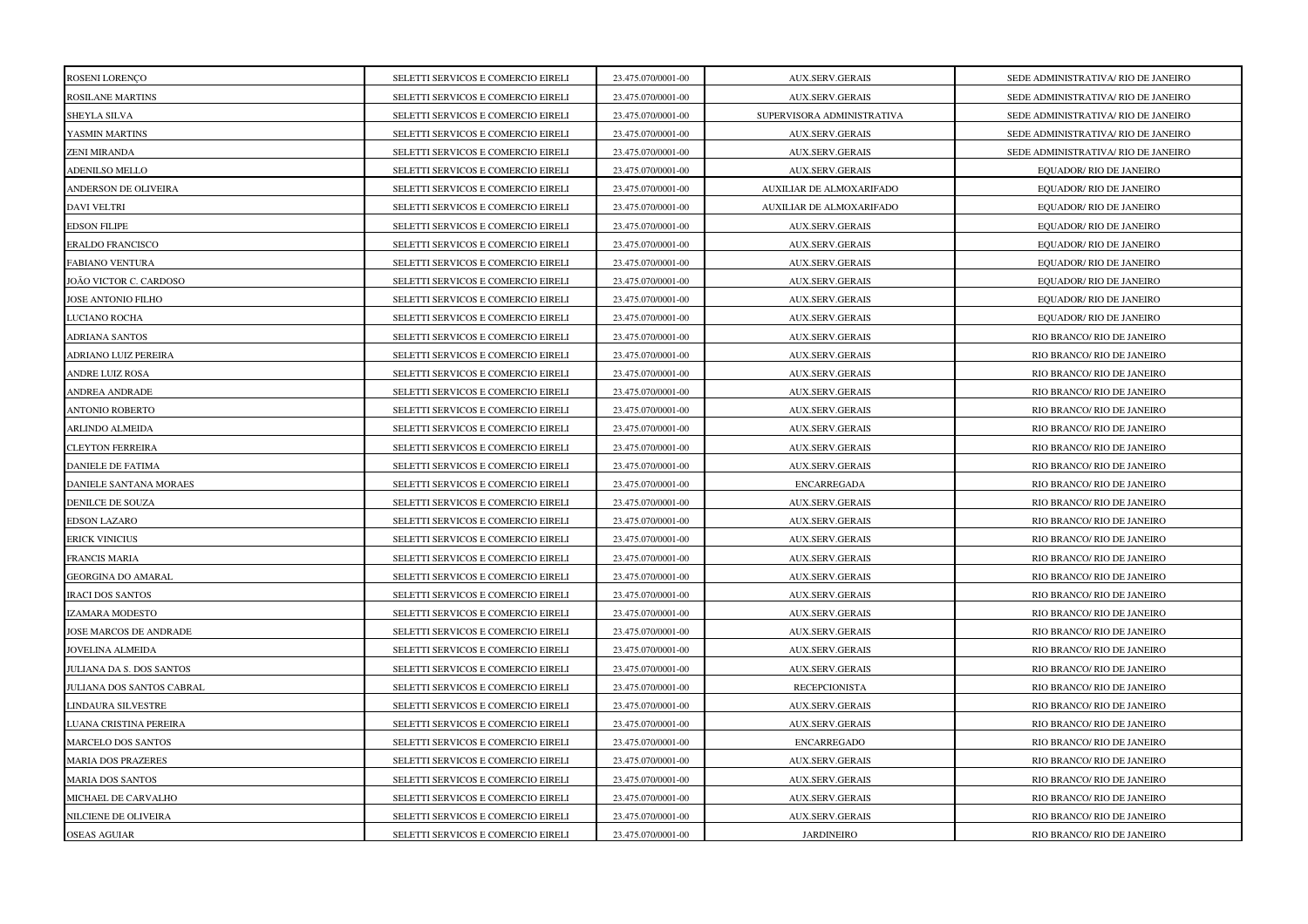| PAULA DOS PASSOS          | SELETTI SERVICOS E COMERCIO EIRELI | 23.475.070/0001-00 | <b>AUX.SERV.GERAIS</b> | RIO BRANCO/ RIO DE JANEIRO    |
|---------------------------|------------------------------------|--------------------|------------------------|-------------------------------|
| PAULO CESAR DOS SANTOS    | SELETTI SERVICOS E COMERCIO EIRELI | 23.475.070/0001-00 | <b>ASCENSORISTA</b>    | RIO BRANCO/ RIO DE JANEIRO    |
| REINALDO CONCEIÇÃO        | SELETTI SERVICOS E COMERCIO EIRELI | 23.475.070/0001-00 | AUX.SERV.GERAIS        | RIO BRANCO/ RIO DE JANEIRO    |
| ROBERTA SOARES            | SELETTI SERVICOS E COMERCIO EIRELI | 23.475.070/0001-00 | <b>COPEIRA</b>         | RIO BRANCO/ RIO DE JANEIRO    |
| ROBERTA TEXEIRA           | SELETTI SERVICOS E COMERCIO EIRELI | 23.475.070/0001-00 | <b>AUX.SERV.GERAIS</b> | RIO BRANCO/ RIO DE JANEIRO    |
| ROBERTA VERONICA          | SELETTI SERVICOS E COMERCIO EIRELI | 23.475.070/0001-00 | <b>RECEPCIONISTA</b>   | RIO BRANCO/ RIO DE JANEIRO    |
| RONALDO GOMES             | SELETTI SERVICOS E COMERCIO EIRELI | 23.475.070/0001-00 | <b>ASCENSORISTA</b>    | RIO BRANCO/ RIO DE JANEIRO    |
| ROSEMARY DE SOUZA         | SELETTI SERVICOS E COMERCIO EIRELI | 23.475.070/0001-00 | <b>AUX.SERV.GERAIS</b> | RIO BRANCO/ RIO DE JANEIRO    |
| ROSEVANI SILVA            | SELETTI SERVICOS E COMERCIO EIRELI | 23.475.070/0001-00 | <b>AUX.SERV.GERAIS</b> | RIO BRANCO/ RIO DE JANEIRO    |
| SUELI CONCEIÇÃO           | SELETTI SERVICOS E COMERCIO EIRELI | 23.475.070/0001-00 | <b>AUX.SERV.GERAIS</b> | RIO BRANCO/ RIO DE JANEIRO    |
| SUELLEN DOS SANTOS        | SELETTI SERVICOS E COMERCIO EIRELI | 23.475.070/0001-00 | <b>AUX.SERV.GERAIS</b> | RIO BRANCO/ RIO DE JANEIRO    |
| THAIS CONCEIÇÃO           | SELETTI SERVICOS E COMERCIO EIRELI | 23.475.070/0001-00 | <b>AUX.SERV.GERAIS</b> | RIO BRANCO/ RIO DE JANEIRO    |
| <b>VALDECI VIEIRA</b>     | SELETTI SERVICOS E COMERCIO EIRELI | 23.475.070/0001-00 | SUPERVISOR OPERACIONAL | RIO BRANCO/ RIO DE JANEIRO    |
| VIVIANE DE SOUZA          | SELETTI SERVICOS E COMERCIO EIRELI | 23.475.070/0001-00 | <b>AUX.SERV.GERAIS</b> | RIO BRANCO/ RIO DE JANEIRO    |
| <b>ANDREY MAMEDE</b>      | SELETTI SERVICOS E COMERCIO EIRELI | 23.475.070/0001-00 | <b>AUX.SERV.GERAIS</b> | SÃO CRISTÓVÃO/ RIO DE JANEIRO |
| CARLOS HENRIQUE           | SELETTI SERVICOS E COMERCIO EIRELI | 23.475.070/0001-00 | <b>AUX.SERV.GERAIS</b> | SÃO CRISTÓVÃO/ RIO DE JANEIRO |
| <b>CARLOS JOSE NUNES</b>  | SELETTI SERVICOS E COMERCIO EIRELI | 23.475.070/0001-00 | <b>AUX.SERV.GERAIS</b> | SÃO CRISTÓVÃO/ RIO DE JANEIRO |
| EIDJOBERTO BARBOSA        | SELETTI SERVICOS E COMERCIO EIRELI | 23.475.070/0001-00 | <b>AUX.SERV.GERAIS</b> | SÃO CRISTÓVÃO/ RIO DE JANEIRO |
| <b>GABRIEL DA SILVA</b>   | SELETTI SERVICOS E COMERCIO EIRELI | 23.475.070/0001-00 | <b>AUX.SERV.GERAIS</b> | SÃO CRISTÓVÃO/ RIO DE JANEIRO |
| <b>LEILSON BARBOSA</b>    | SELETTI SERVICOS E COMERCIO EIRELI | 23.475.070/0001-00 | <b>AUX.SERV.GERAIS</b> | SÃO CRISTÓVÃO/ RIO DE JANEIRO |
| LEONARDO DOS SANTOS       | SELETTI SERVICOS E COMERCIO EIRELI | 23.475.070/0001-00 | AUX.SERV.GERAIS        | SÃO CRISTÓVÃO/ RIO DE JANEIRO |
| PAULO ROBERTO MEIRELES    | SELETTI SERVICOS E COMERCIO EIRELI | 23.475.070/0001-00 | AUX.SERV.GERAIS        | SÃO CRISTÓVÃO/ RIO DE JANEIRO |
| UBIRATAN DE OLIVEIRA      | SELETTI SERVICOS E COMERCIO EIRELI | 23.475.070/0001-00 | <b>AUX.SERV.GERAIS</b> | SÃO CRISTÓVÃO/ RIO DE JANEIRO |
| AGLIA MARIA DOS SANTOS    | SELETTI SERVICOS E COMERCIO EIRELI | 23.475.070/0001-00 | <b>AUX.SERV.GERAIS</b> | VENEZUELA/RIO DE JANEIRO      |
| ALINE DOS SANTOS          | SELETTI SERVICOS E COMERCIO EIRELI | 23.475.070/0001-00 | <b>AUX.SERV.GERAIS</b> | VENEZUELA/RIO DE JANEIRO      |
| ALBERTINO AMERICO         | SELETTI SERVICOS E COMERCIO EIRELI | 23.475.070/0001-00 | <b>AUX.SERV.GERAIS</b> | VENEZUELA/RIO DE JANEIRO      |
| ALESSANDRA DOS SANTOS     | SELETTI SERVICOS E COMERCIO EIRELI | 23.475.070/0001-00 | <b>AUX.SERV.GERAIS</b> | VENEZUELA/RIO DE JANEIRO      |
| ANA LUCIA DE LIMA         | SELETTI SERVICOS E COMERCIO EIRELI | 23.475.070/0001-00 | AUX.SERV.GERAIS        | VENEZUELA/RIO DE JANEIRO      |
| ANA LUCIA FRANCO          | SELETTI SERVICOS E COMERCIO EIRELI | 23.475.070/0001-00 | <b>AUX.SERV.GERAIS</b> | VENEZUELA/RIO DE JANEIRO      |
| ANDREIA CRISTINA DA SILVA | SELETTI SERVICOS E COMERCIO EIRELI | 23.475.070/0001-00 | <b>AUX.SERV.GERAIS</b> | VENEZUELA/RIO DE JANEIRO      |
| CARINA FELIX DE LIMA      | SELETTI SERVICOS E COMERCIO EIRELI | 23.475.070/0001-00 | <b>RECEPCIONISTA</b>   | VENEZUELA/RIO DE JANEIRO      |
| CLEBERSON OLIVEIRA        | SELETTI SERVICOS E COMERCIO EIRELI | 23.475.070/0001-00 | <b>AUX.SERV.GERAIS</b> | VENEZUELA/RIO DE JANEIRO      |
| CRISTIANE CLARIMUNDO      | SELETTI SERVICOS E COMERCIO EIRELI | 23.475.070/0001-00 | AUX.SERV.GERAIS        | VENEZUELA/RIO DE JANEIRO      |
| CRISTIANE LUCAS           | SELETTI SERVICOS E COMERCIO EIRELI | 23.475.070/0001-00 | AUX.SERV.GERAIS        | VENEZUELA/RIO DE JANEIRO      |
| <b>CRISTIANE FERNADES</b> | SELETTI SERVICOS E COMERCIO EIRELI | 23.475.070/0001-00 | <b>RECEPCIONISTA</b>   | VENEZUELA/RIO DE JANEIRO      |
| CRISTIANE MARIANO         | SELETTI SERVICOS E COMERCIO EIRELI | 23.475.070/0001-00 | <b>AUX.SERV.GERAIS</b> | VENEZUELA/RIO DE JANEIRO      |
| DALVANIRA BAZILIO         | SELETTI SERVICOS E COMERCIO EIRELI | 23.475.070/0001-00 | <b>AUX.SERV.GERAIS</b> | VENEZUELA/RIO DE JANEIRO      |
| <b>DANIEL CUSTODIO</b>    | SELETTI SERVICOS E COMERCIO EIRELI | 23.475.070/0001-00 | <b>ENCARREGADO</b>     | VENEZUELA/RIO DE JANEIRO      |
| <b>DANIELE TELES</b>      | SELETTI SERVICOS E COMERCIO EIRELI | 23.475.070/0001-00 | <b>AUX.SERV.GERAIS</b> | VENEZUELA/RIO DE JANEIRO      |
| DENISE SILVA DE PAULA     | SELETTI SERVICOS E COMERCIO EIRELI | 23.475.070/0001-00 | <b>AUX.SERV.GERAIS</b> | VENEZUELA/RIO DE JANEIRO      |
| EDILANE MATHIAS           | SELETTI SERVICOS E COMERCIO EIRELI | 23.475.070/0001-00 | <b>AUX.SERV.GERAIS</b> | VENEZUELA/RIO DE JANEIRO      |
| <b>EDSON BATISTA</b>      | SELETTI SERVICOS E COMERCIO EIRELI | 23.475.070/0001-00 | AUX.SERV.GERAIS        | VENEZUELA/RIO DE JANEIRO      |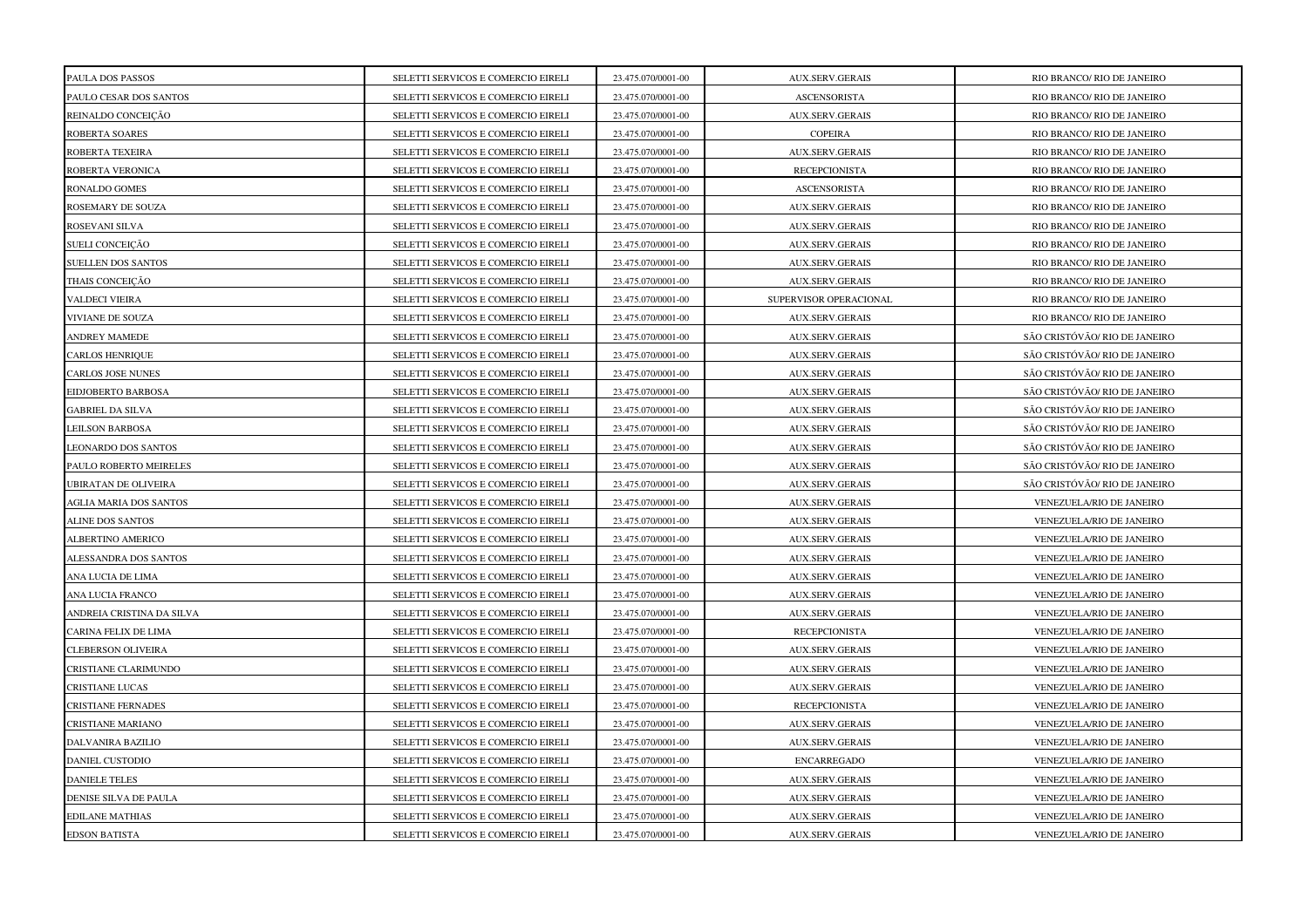| <b>ELEN DOS SANTOS</b>              | SELETTI SERVICOS E COMERCIO EIRELI | 23.475.070/0001-00 | <b>AUX.SERV.GERAIS</b>   | VENEZUELA/RIO DE JANEIRO        |
|-------------------------------------|------------------------------------|--------------------|--------------------------|---------------------------------|
| ELIANE CUNHA                        | SELETTI SERVICOS E COMERCIO EIRELI | 23.475.070/0001-00 | <b>AUX.SERV.GERAIS</b>   | VENEZUELA/RIO DE JANEIRO        |
| ELIANE GOMES DE SOUZA               | SELETTI SERVICOS E COMERCIO EIRELI | 23.475.070/0001-00 | <b>AUX.SERV.GERAIS</b>   | VENEZUELA/RIO DE JANEIRO        |
| ELMA FREITAS                        | SELETTI SERVICOS E COMERCIO EIRELI | 23.475.070/0001-00 | <b>AUX.SERV.GERAIS</b>   | VENEZUELA/RIO DE JANEIRO        |
| FABIANA CRISOSTOMO                  | SELETTI SERVICOS E COMERCIO EIRELI | 23.475.070/0001-00 | <b>AUX.SERV.GERAIS</b>   | VENEZUELA/RIO DE JANEIRO        |
| FERNANDA BARBOSA                    | SELETTI SERVICOS E COMERCIO EIRELI | 23.475.070/0001-00 | <b>AUX.SERV.GERAIS</b>   | VENEZUELA/RIO DE JANEIRO        |
| GILSEMAR DE ARAUJO                  | SELETTI SERVICOS E COMERCIO EIRELI | 23.475.070/0001-00 | AUX.SERV.GERAIS          | VENEZUELA/RIO DE JANEIRO        |
| IAGO DE OLIVEIRA                    | SELETTI SERVICOS E COMERCIO EIRELI | 23.475.070/0001-00 | AUX.SERV.GERAIS          | VENEZUELA/RIO DE JANEIRO        |
| JANAINA CONCEIÇÃO                   | SELETTI SERVICOS E COMERCIO EIRELI | 23.475.070/0001-00 | <b>AUX.SERV.GERAIS</b>   | VENEZUELA/RIO DE JANEIRO        |
| JOÃO LUIZ MIGUEL                    | SELETTI SERVICOS E COMERCIO EIRELI | 23.475.070/0001-00 | <b>AUX.SERV.GERAIS</b>   | VENEZUELA/RIO DE JANEIRO        |
| JOÃO MARQUES                        | SELETTI SERVICOS E COMERCIO EIRELI | 23.475.070/0001-00 | <b>AUX.SERV.GERAIS</b>   | VENEZUELA/RIO DE JANEIRO        |
| JOYCE TEODORO                       | SELETTI SERVICOS E COMERCIO EIRELI | 23.475.070/0001-00 | <b>RECEPCIONISTA</b>     | VENEZUELA/RIO DE JANEIRO        |
| JUSSARA JOSE DA SILVA               | SELETTI SERVICOS E COMERCIO EIRELI | 23.475.070/0001-00 | <b>AUX.SERV.GERAIS</b>   | VENEZUELA/RIO DE JANEIRO        |
| KATIA ANTONIETA                     | SELETTI SERVICOS E COMERCIO EIRELI | 23.475.070/0001-00 | <b>COPEIRA</b>           | VENEZUELA/RIO DE JANEIRO        |
| <b>LEDA BEZERRA</b>                 | SELETTI SERVICOS E COMERCIO EIRELI | 23.475.070/0001-00 | <b>AUX.SERV.GERAIS</b>   | VENEZUELA/RIO DE JANEIRO        |
| LEONARDO NOGUEIRA                   | SELETTI SERVICOS E COMERCIO EIRELI | 23.475.070/0001-00 | <b>AUX.SERV.GERAIS</b>   | VENEZUELA/RIO DE JANEIRO        |
| LUCILENE SILVA                      | SELETTI SERVICOS E COMERCIO EIRELI | 23.475.070/0001-00 | <b>AUX.SERV.GERAIS</b>   | VENEZUELA/RIO DE JANEIRO        |
| <b>LUIZ ALBERTO ALVES</b>           | SELETTI SERVICOS E COMERCIO EIRELI | 23.475.070/0001-00 | <b>JARDINEIRO</b>        | VENEZUELA/RIO DE JANEIRO        |
| LUIZ FELIPE SALDANHA                | SELETTI SERVICOS E COMERCIO EIRELI | 23.475.070/0001-00 | <b>AUX.SERV.GERAIS</b>   | VENEZUELA/RIO DE JANEIRO        |
| LUIZ HENRIQUE JACINTO               | SELETTI SERVICOS E COMERCIO EIRELI | 23.475.070/0001-00 | <b>ASCENSORISTA</b>      | VENEZUELA/RIO DE JANEIRO        |
| MARCIO JOSE ORNELLAS                | SELETTI SERVICOS E COMERCIO EIRELI | 23.475.070/0001-00 | SUPERVISOR OPERACIONAL   | VENEZUELA/RIO DE JANEIRO        |
| MARIA APARECIDA DOS SANTOS          | SELETTI SERVICOS E COMERCIO EIRELI | 23.475.070/0001-00 | <b>AUX.SERV.GERAIS</b>   | VENEZUELA/RIO DE JANEIRO        |
| <b>MARIA APARECIDA MARTINS</b>      | SELETTI SERVICOS E COMERCIO EIRELI | 23.475.070/0001-00 | <b>AUX.SERV.GERAIS</b>   | VENEZUELA/RIO DE JANEIRO        |
| MARIA DA CONCEIÇÃO TRINDADE         | SELETTI SERVICOS E COMERCIO EIRELI | 23.475.070/0001-00 | <b>AUX.SERV.GERAIS</b>   | VENEZUELA/RIO DE JANEIRO        |
| MARIA SALETE SOARES                 | SELETTI SERVICOS E COMERCIO EIRELI | 23.475.070/0001-00 | <b>AUX.SERV.GERAIS</b>   | VENEZUELA/RIO DE JANEIRO        |
| NILDETE DE SOUZA                    | SELETTI SERVICOS E COMERCIO EIRELI | 23.475.070/0001-00 | <b>AUX.SERV.GERAIS</b>   | VENEZUELA/RIO DE JANEIRO        |
| RENATA GARCIA ROSA                  | SELETTI SERVICOS E COMERCIO EIRELI | 23.475.070/0001-00 | <b>AUX.SERV.GERAIS</b>   | VENEZUELA/RIO DE JANEIRO        |
| RENATO OLIVEIRA                     | SELETTI SERVICOS E COMERCIO EIRELI | 23.475.070/0001-00 | <b>AUX.SERV.GERAIS</b>   | VENEZUELA/RIO DE JANEIRO        |
| RICARDO ROCHA GERONIMO              | SELETTI SERVICOS E COMERCIO EIRELI | 23.475.070/0001-00 | <b>AUX.SERV.GERAIS</b>   | VENEZUELA/RIO DE JANEIRO        |
| ROGERIO DA CONCEIÇÃO                | SELETTI SERVICOS E COMERCIO EIRELI | 23.475.070/0001-00 | <b>ASCENSORISTA</b>      | VENEZUELA/RIO DE JANEIRO        |
| ROSANGELA SILVA                     | SELETTI SERVICOS E COMERCIO EIRELI | 23.475.070/0001-00 | <b>AUX.SERV.GERAIS</b>   | VENEZUELA/RIO DE JANEIRO        |
| ROSIANE DIAS                        | SELETTI SERVICOS E COMERCIO EIRELI | 23.475.070/0001-00 | <b>AUX.SERV.GERAIS</b>   | VENEZUELA/RIO DE JANEIRO        |
| TATIANA ALMEIDA                     | SELETTI SERVICOS E COMERCIO EIRELI | 23.475.070/0001-00 | <b>RECEPCIONISTA</b>     | VENEZUELA/RIO DE JANEIRO        |
| TATIANA NOVAIS                      | SELETTI SERVICOS E COMERCIO EIRELI | 23.475.070/0001-00 | <b>AUX.SERV.GERAIS</b>   | VENEZUELA/RIO DE JANEIRO        |
| VIVIANE MONTEIRO                    | SELETTI SERVICOS E COMERCIO EIRELI | 23.475.070/0001-00 | <b>ENCARREGADA</b>       | VENEZUELA/RIO DE JANEIRO        |
| <b>WASHINGTON LUIZ REIS</b>         | SELETTI SERVICOS E COMERCIO EIRELI | 23.475.070/0001-00 | AUX.SERV.GERAIS          | VENEZUELA/RIO DE JANEIRO        |
| LINDINALVA GONÇALVES DE MOURA SALES | SELETTI SERVICOS E COMERCIO EIRELI | 23.475.070/0001-00 | <b>AUX.SERV.GERAIS</b>   | <b>NOVA IGUAÇU</b>              |
| ORLANDO FERREIRA DOS SANTOS         | SELETTI SERVICOS E COMERCIO EIRELI | 23.475.070/0001-00 | AUX.SERV.GERAIS          | NOVA IGUAÇU                     |
| PAULA ROBERTA DE SOUZA BENJAMIN     | SELETTI SERVICOS E COMERCIO EIRELI | 23.475.070/0001-00 | AUX.SERV.GERAIS          | NOVA IGUAÇU                     |
| VANILDO PADILHA MEDEIROS            | SELETTI SERVICOS E COMERCIO EIRELI | 23.475.070/0001-00 | <b>AUX.SERV.GERAIS</b>   | <b>NOVA IGUAÇU</b>              |
| VINÍCIUS SANTA ROSA VIEGAS          | TIME MULTISSERVIÇOS LTDA.          | 34.036.212/0001-40 | TÉCNICO DE ÁUDIO E VÍDEO | JF/RJ AV. VENEZUELA- PRAÇA MAUÁ |
| <b>LEANDRO REIS</b>                 | TIME MULTISSERVIÇOS LTDA.          | 34.036.212/0001-40 | TÉCNICO DE ÁUDIO E VÍDEO | JF/RJ AV. VENEZUELA- PRAÇA MAUÁ |
|                                     |                                    |                    |                          |                                 |